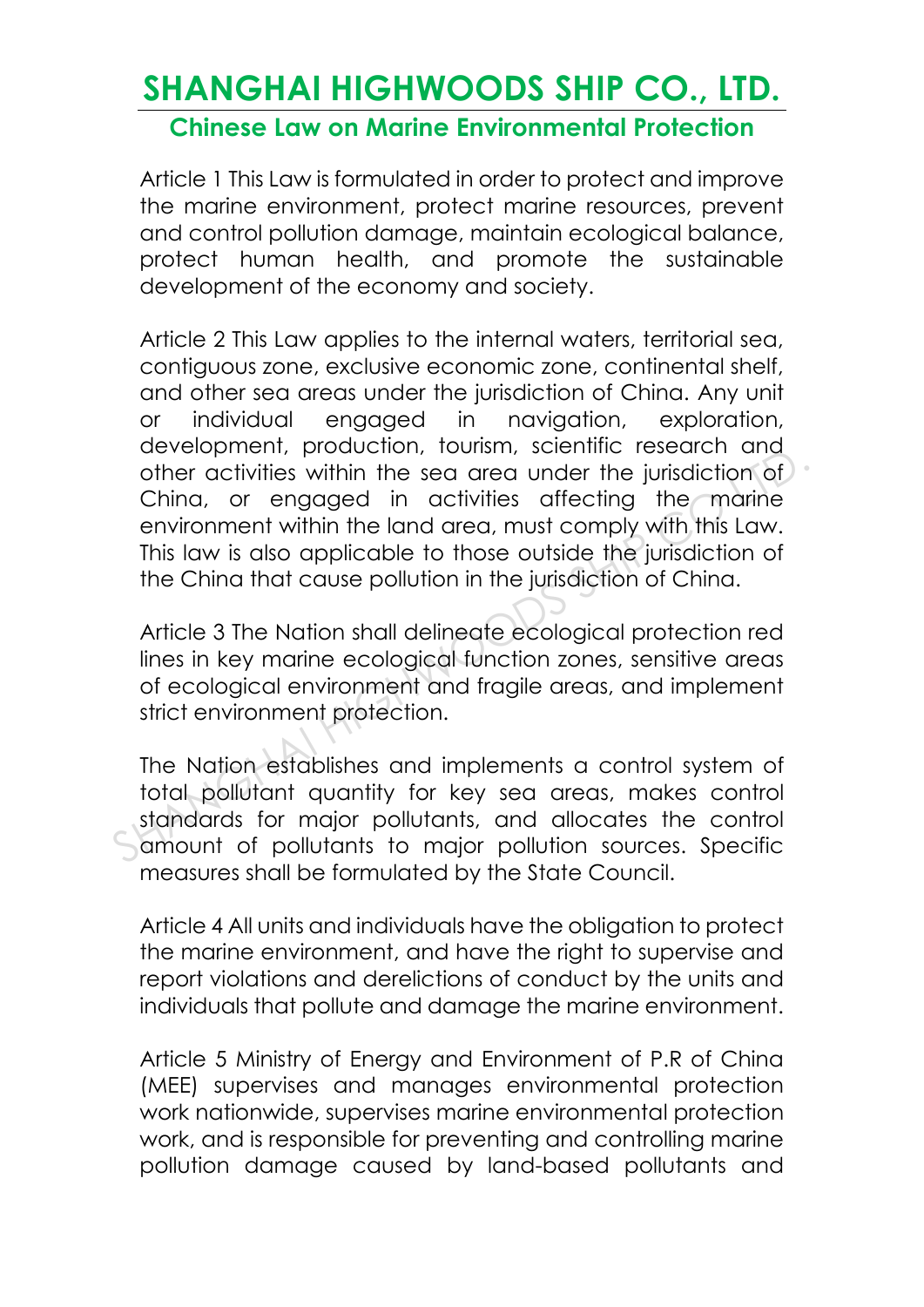coastal construction projects nationwide.

State Ocean Administration(SOA) is responsible for the supervision and management of the marine environment, organizing investigation, monitoring, evaluation and scientific research of the marine environment, and is responsible for preventing nationwide marine construction projects and marine dumping waste from damaging marine environment. SOA is responsible for the supervision and management of the marine environment pollution caused by non-military ships in the port, non-fishery and non-military ships outside the waters of the port area, and is responsible for the investigation and handling of pollution accidents; is responsible for boarding foreign flag ships involving in Pollution accidents for investigation.

If a ship pollution accident causes damage to the fishery, China Fisheries Law Enforcement(CFLE) shall join in the investigation and handling.

CFLE is responsible for the supervision and management of the marine environment polluted by non-military ships in fishing port waters and fishery ships outside fishing port waters, is responsible for the protection of the ecological environment of fishery waters, and investigates and handles fishery pollution accidents other than the pollution accidents specified in the preceding paragraph. Shares interestigation.<br>
If a ship pollution accident causes damage to the fishery,<br>
China Fisheries Law Enforcement(CFLE) shall join in the<br>
investigation and handling.<br>
CFLE is responsible for the supervision and managem

The military environmental department is responsible for the supervision and management of the marine environment polluted by military ships and for the investigation and handling of pollution accidents.

The duties of governments at coastal port or above the city level shall be determined by the governments of respective provinces, autonomous regions, and municipalities directly under the Central Government in accordance with this Law and the relevant regulations of the State Council.

Article 6 MEE, SOA and CFLE exercising the supervision and management authority over the marine environment shall disclose relevant information on the marine environment in accordance with the division of responsibilities; the relevant pollutant discharge units shall disclose the information on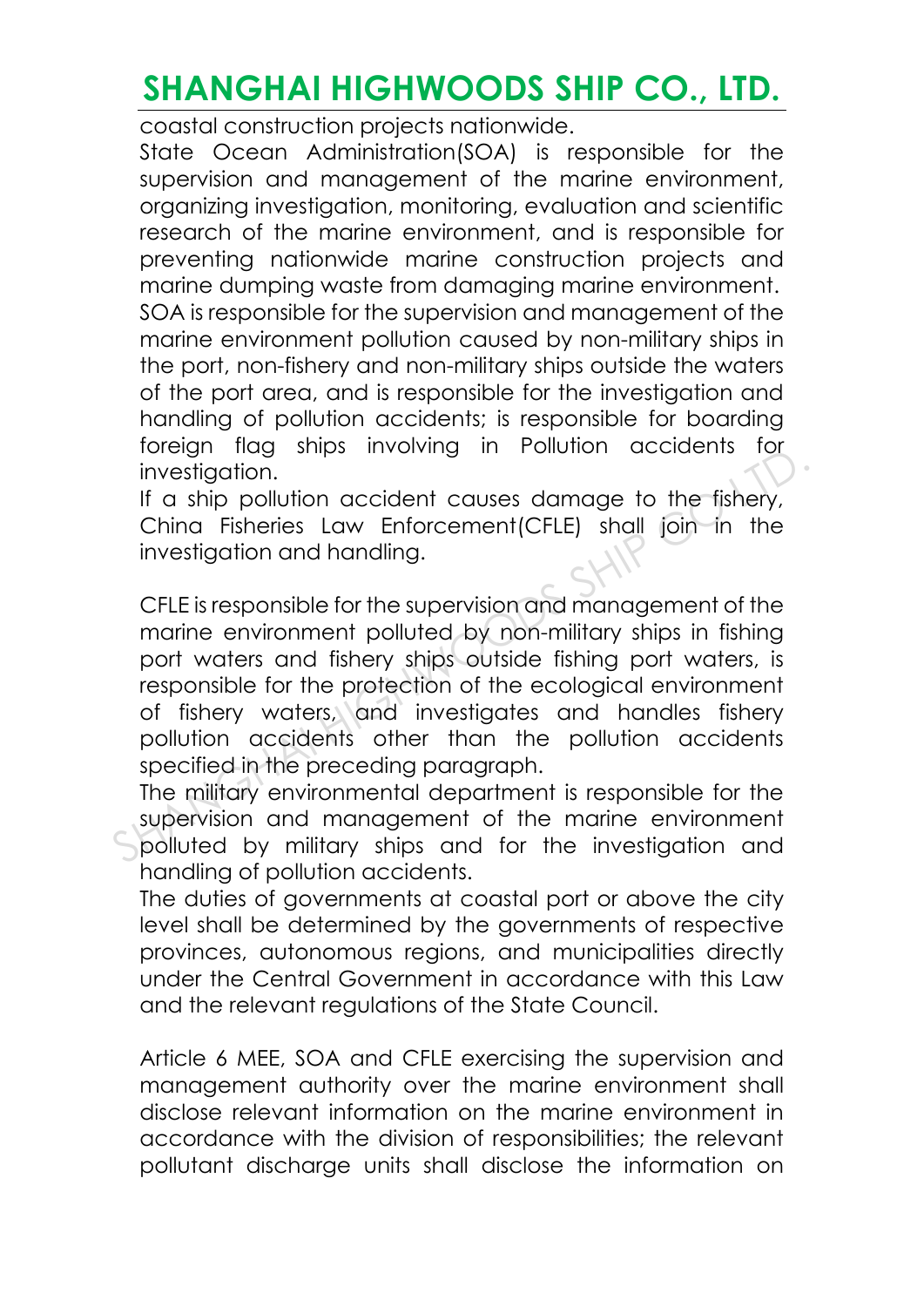pollutant discharge according to law.

Article 7 SOA, together with the relevant departments of the State Council and the governments of respective provinces, autonomous regions, and municipalities directly under the Central Government, shall formulate a national marine functional zoning based on the national marine main functional zone plan and report it to the State Council for approval. local governments at all levels shall protect and scientifically use sea areas in accordance with national and local marine functional zoning.

Article 8 The State shall formulate a nationwide marine environmental protection plan and a regional marine environmental protection plan for key sea areas in accordance with the marine functional zoning. The local governments of coastal provinces, autonomous regions and municipalities directly under the Central Government and the departments exercising the supervision and management of the marine environment may establish regional cooperation organizations for marine environmental protection and be responsible for the implementation of regional marine environmental protection planning in key sea areas, prevention and control of marine environmental pollution and marine Ecological protection work. Anciento a metalline structure of the state structure of the structure environmental protection plan for key sea creas in accordance with the marine functional zoning.<br>The local governments of coastal provinces, autonomous

Article 9 The trans-regional marine environmental protection work shall be resolved through coordination by the relevant coastal local government or coordinated by the superior government.

The major marine environmental protection work across departments shall be coordinated by MEE; if coordination cannot be resolved, the State Council shall make a decision.

Article 10 The State shall formulate the nationwide quality standards of marine environment based on the national economic and technological conditions. Local governments of coastal provinces, autonomous regions, and municipalities directly under the Central Government may formulate local marine environmental quality standards for items not specified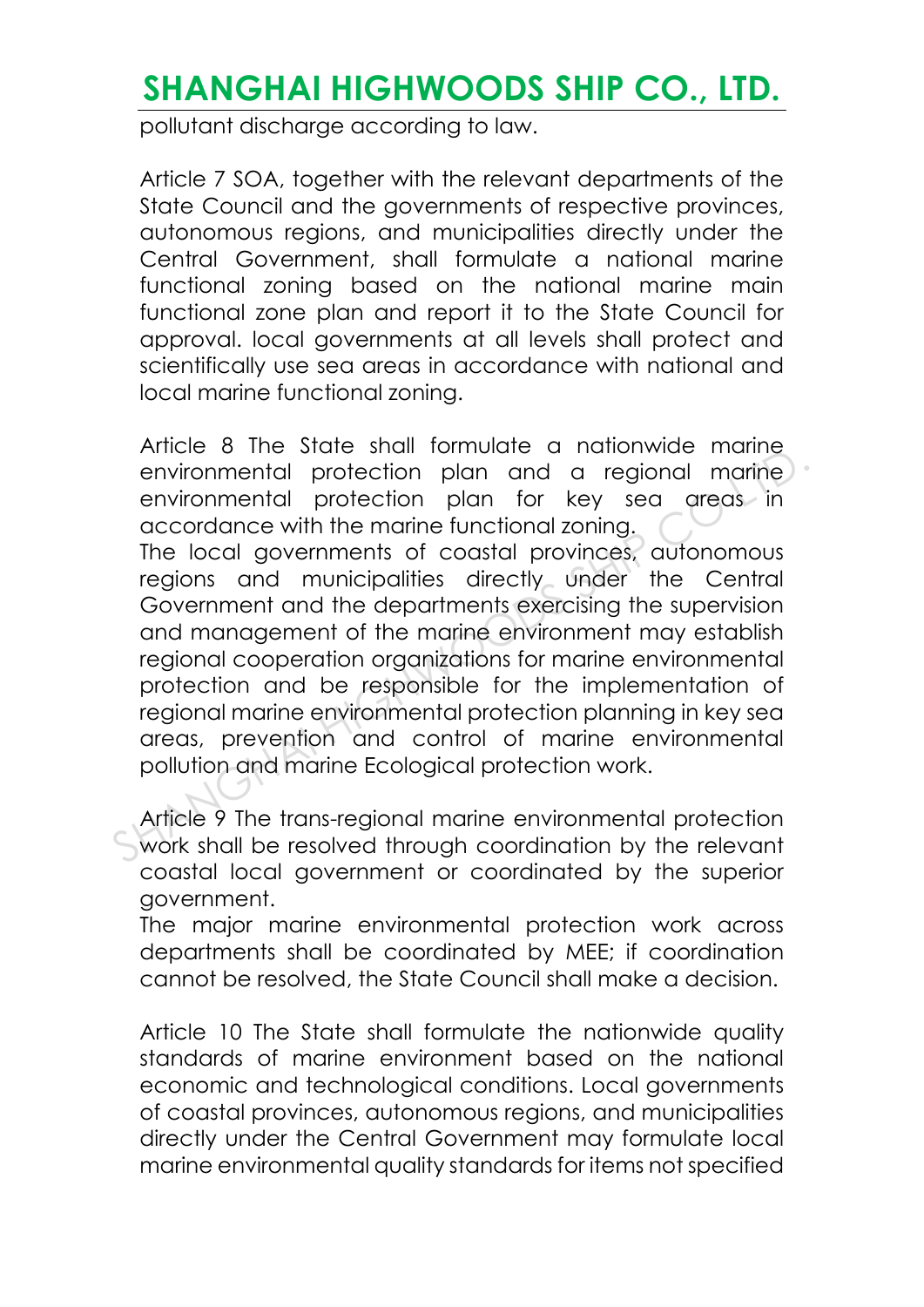in the national marine environmental quality standards. local governments at all levels determine the objectives and tasks of marine environmental protection in accordance with the provisions of national and local marine environmental quality standards and the environmental quality of the coastal waters of the administrative area, and incorporate them into the work plan of local government, and implement them in accordance with the corresponding marine environmental quality standards.

Article 11 The formulation of national and local water pollutant discharge standards shall take national and local marine environmental quality standards as one of the important requirements. In the key sea areas where the nation establishes and implements a total pollutant quantity control system, the formulation of water pollutant discharge standards should also take the total pollutant quantity control standards of major pollutants as an important requirements. While implementing the national and local water pollutant discharge standards, the pollutant discharge unit shall abide by the total pollutant quantity control standards of the major pollutants assigned to the unit. mannet environmental many standards as some or micromental important requirements. In the ky sea area where the nation establishes and implements a total pollutant quantity control system, the formulation of water pollutan

For key sea areas that exceed the total pollutant quantity control standards for major pollutants and sea areas that have not completed the objectives and tasks of marine environmental protection, MEE and SOA at or above the provincial level shall suspend the examination and approval of new projects.

Article 12 Units and individuals that directly discharge pollutants into the ocean must pay pollutant discharge fees in accordance with the requirement of regulations. If the environmental protection tax is paid in accordance with the law, the waste disposal fees will no longer be paid. When dumping waste into the ocean, the dumping fee must be paid in accordance with national regulations.

The disposal charges and dumping fees levied in accordance with the provisions of this Law must be used for the rectification of marine environmental pollution and cannot be used for other purposes. The specific measures shall be made by the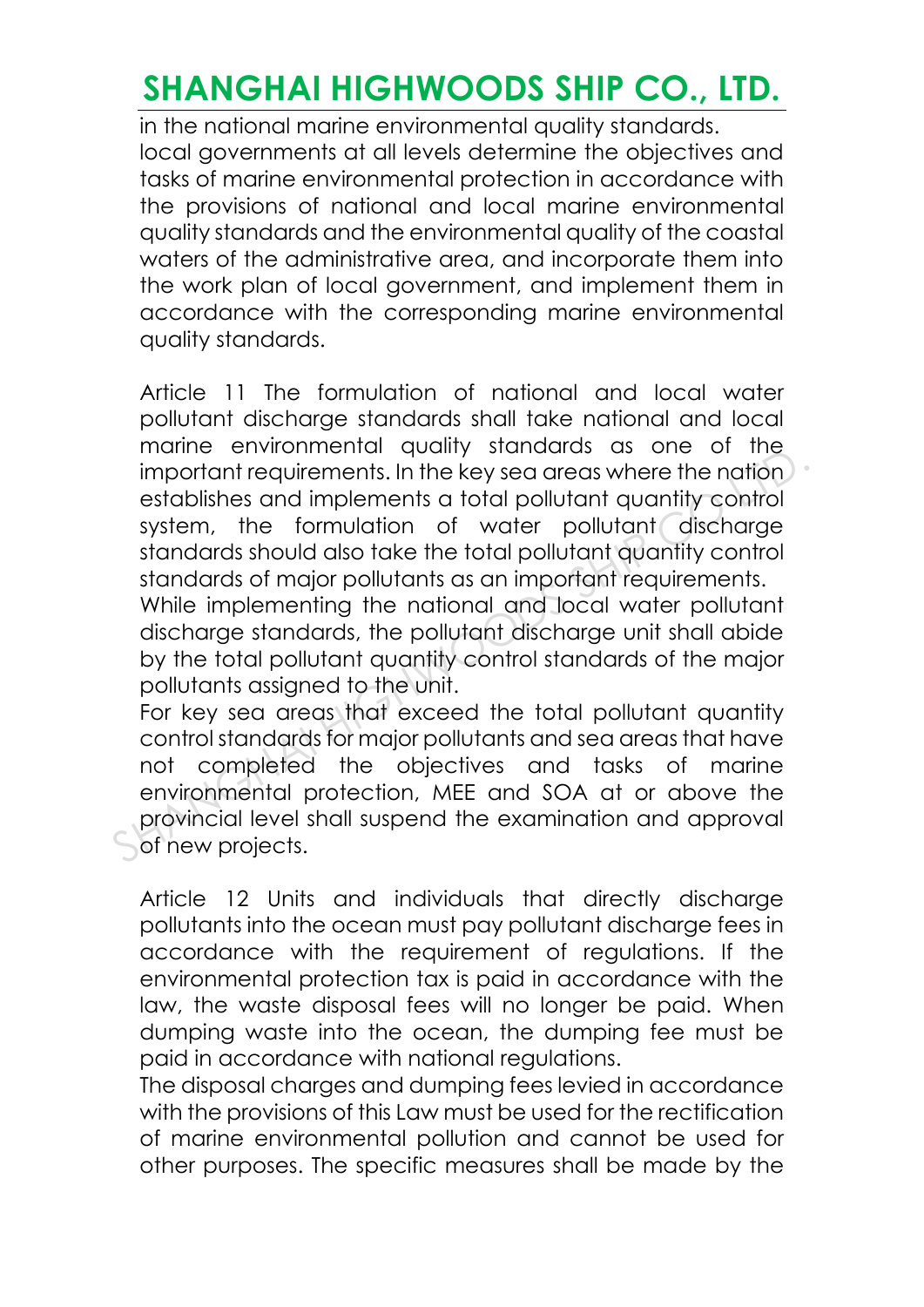State Council.

Article 13 The State shall strengthen the research and development of science and technology for the prevention and control of pollution damage to the marine environment, and implement a system for eliminating outdated production processes and equipment that seriously pollute the marine environment. Units should give priority to the use of clean energy, adopt clean production processes with high resource utilization rates and low pollutant emissions, and prevent pollution of the marine environment.

Article 14 SOA shall, in accordance with the national environmental monitoring and surveillance standards, manage the survey, monitoring and surveillance of marine environment, formulate specific implementation measures, and organize the national marine environmental monitoring and surveillance network to conduct regular evaluations on the quality of marine environment and publish the report of marine monitoring. Antice 14 300 shall, in decolution with the hadridal monitoring and surveillance standards, manage the survey, monitoring and surveillance of marine environment, formulate specific implementation measures, and organize the

The departments that exercise the power of supervision and management of the marine environment in accordance with the provisions of this Law shall be responsible for the monitoring and surveillance of their respective water areas.

Other relevant departments are respectively responsible for monitoring the estuaries and major pollutant outfalls.

Article 15 The relevant department of the State Council shall exchange marine environment monitoring data/information with MEE each other necessary for the compilation of the national environmental quality bulletin.

Article 16 SOA is responsible for managing the marine comprehensive information system and providing services for the supervision and management of marine environmental protection.

Article 17 Units and individuals that cause or may cause marine environmental pollution due to accidents or other emergencies must immediately take effective measures to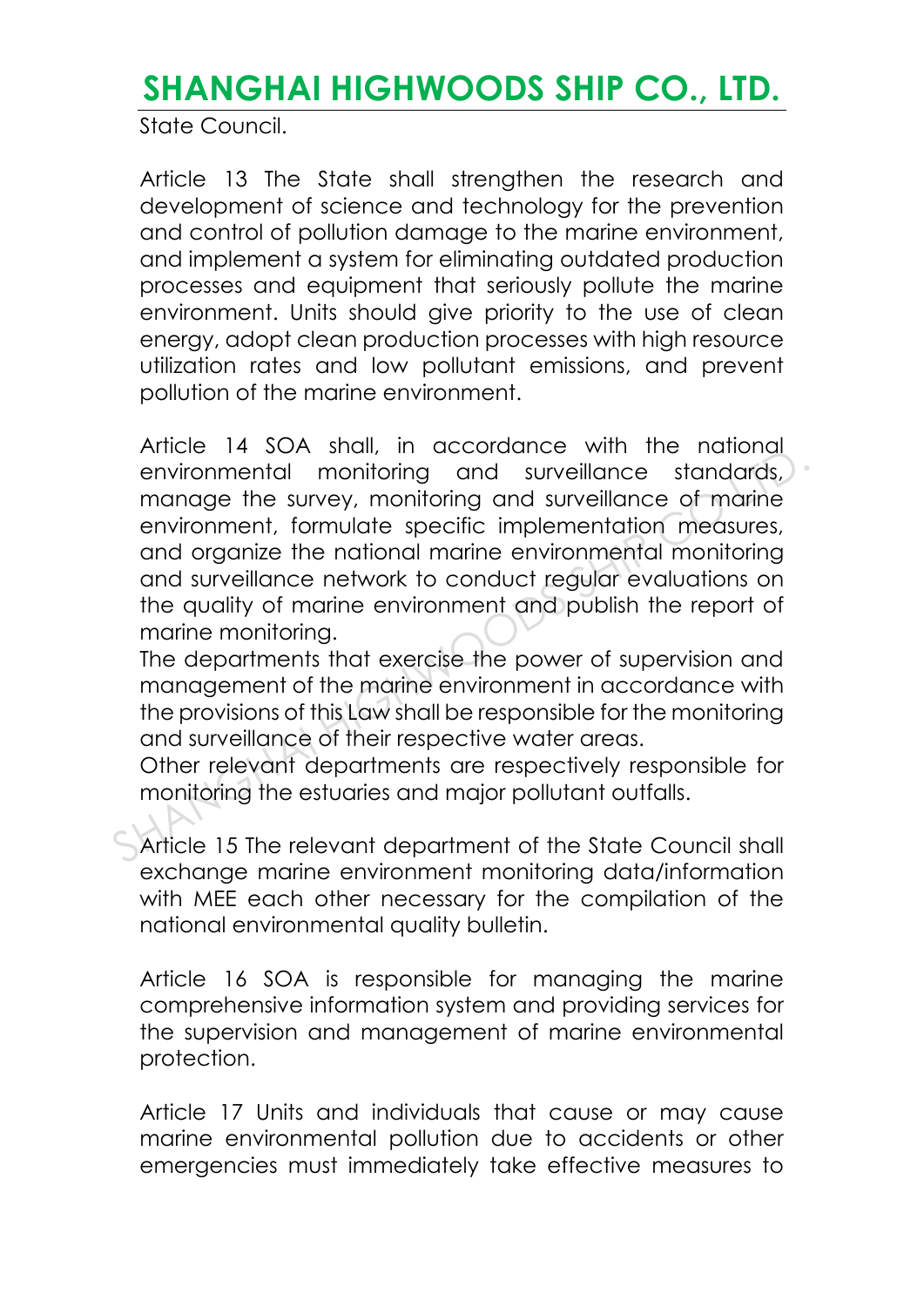notify those who may be harmed, and to report the respective marine environment authorities who will organize investigation in accordance with the provisions of this Law. When the coastal waters is seriously polluted, Local government must take effective measures to remove or mitigate the hazards.

Article 18 The State formulates a national emergency plan for major marine pollution accidents in accordance with the requirement of protecting marine environment.

SOA is responsible for formulating the national emergency plan for major offshore oil spills in offshore oil exploration activities, and submits it to MEE for record.

MSA is responsible for formulating the national emergency plan for major marine oil spill pollution accidents, and reporting it to MEE for the record.

Units that may have major marine environmental pollution accidents along the coast should formulate emergency plans for pollution accidents in accordance with the requirement of regulations and file with MEE and SOA.

Local governments at or above the city level and their relevant departments must remove or mitigate hazards in accordance with emergency plans when major marine pollution accidents occur.

Article 19 Departments exercising the power of supervision and management of the marine environment in accordance with the provisions of this Law may implement joint law enforcement at sea. When a marine pollution accident or violation of the provisions of this Law is discovered during cruise surveillance, it shall be stopped and investigated and evidence collected. Those have the right to take effective measures to prevent the expansion of pollution if necessary, and report to the relevant competent authorities to deal with. Departments that exercise the power of supervision and management of the marine environment in accordance with the provisions of this Law have the right to conduct on-site inspections of units and individuals on discharge pollutants within their jurisdiction. The person being inspected should truthfully report the situation and provide necessary information. The authority shall keep confidential of technical MATHAI Is responsible for informing the national emergency<br>plan for major marine oil spill pollution accidents, and<br>reporting it to MEE for the record.<br>Units that may have major marine environmental pollution<br>accidents alo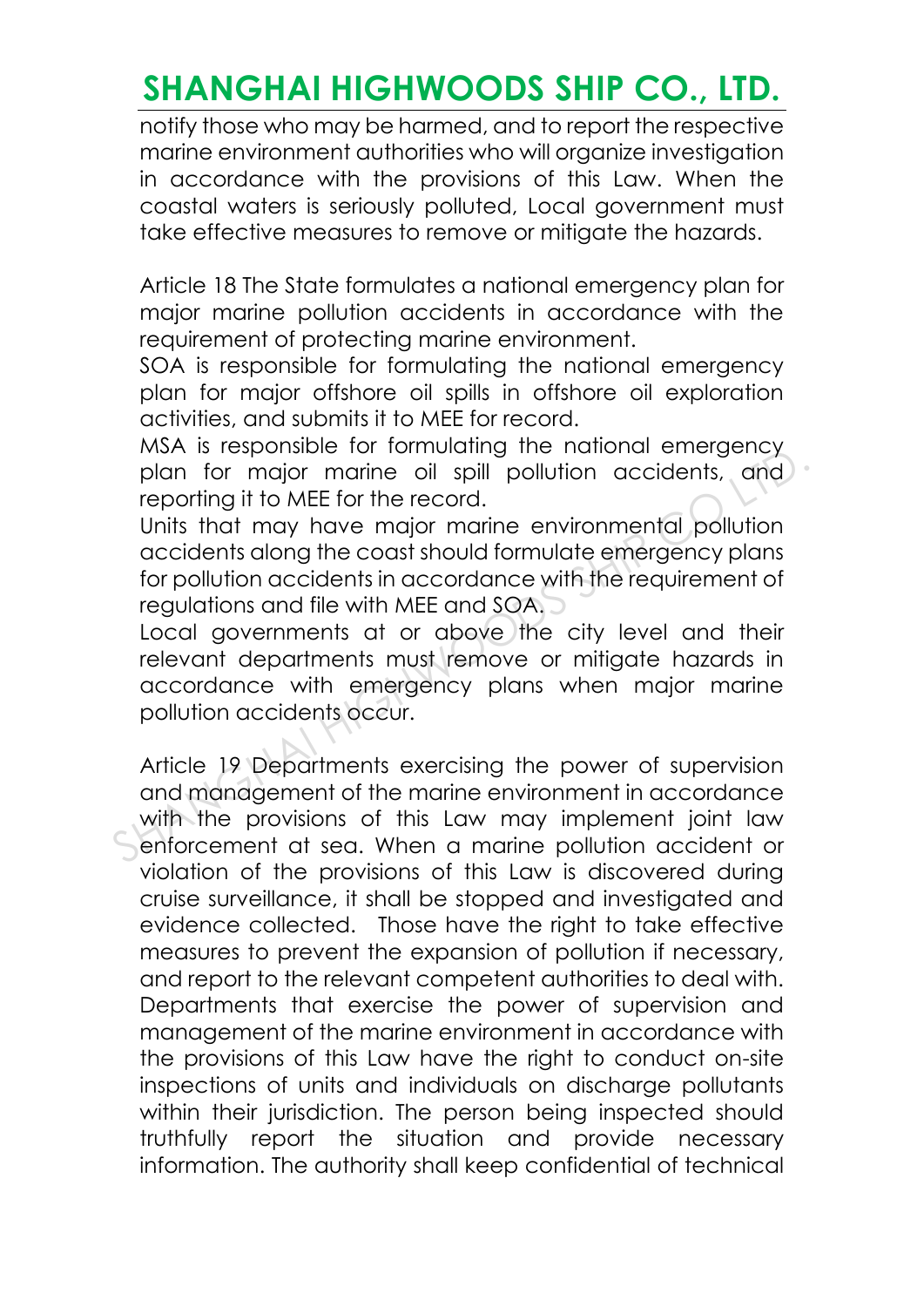and business of the inspected.

Article 20 The State Council and local governments at all levels in the coastal areas shall take effective measures to protect typical and representative marine ecosystems such as mangroves, coral reefs, coastal wetlands, islands, bays, estuaries, and important fishery waters. Natural concentrated distribution areas of endangered marine life, marine life areas with important economic value and marine natural historical relics and natural landscapes with significant scientific and cultural value.

The destroyed marine ecology with important economic and social values should be renovated and restored.

Article 21 The relevant departments of the State Council and the local governments shall select and establish marine nature reserves according to the needs of protecting marine ecology. The establishment of a national marine nature reserve must be approved by the State Council. Article 21 The relevant departments of the State Council and<br>the local governments shall select and establish marine nature<br>reserves according to the needs of protecting marine<br>ecology. The establishment of a national mari

Article 22 Any of the following conditions shall establish a marine nature reserve:

(1) A typical marine natural geographical area, a representative natural ecological area, and a marine natural ecological area that has been damaged but can be restored by protection;

(2) Areas with a high abundance of marine life species, or areas with a natural concentration of rare and endangered marine life species;

(3) Sea areas, coasts, islands, coastal wetlands, estuaries and bays with special protection value;

(4) The area where marine natural remains with significant scientific and cultural value are located;

(5) Other areas that require special protection.

Article 23 Any area with special geographical conditions, ecosystems, biological and non-living resources, and special needs for marine development and utilization may establish special marine protection areas, adopt effective protection measures and scientific development methods for special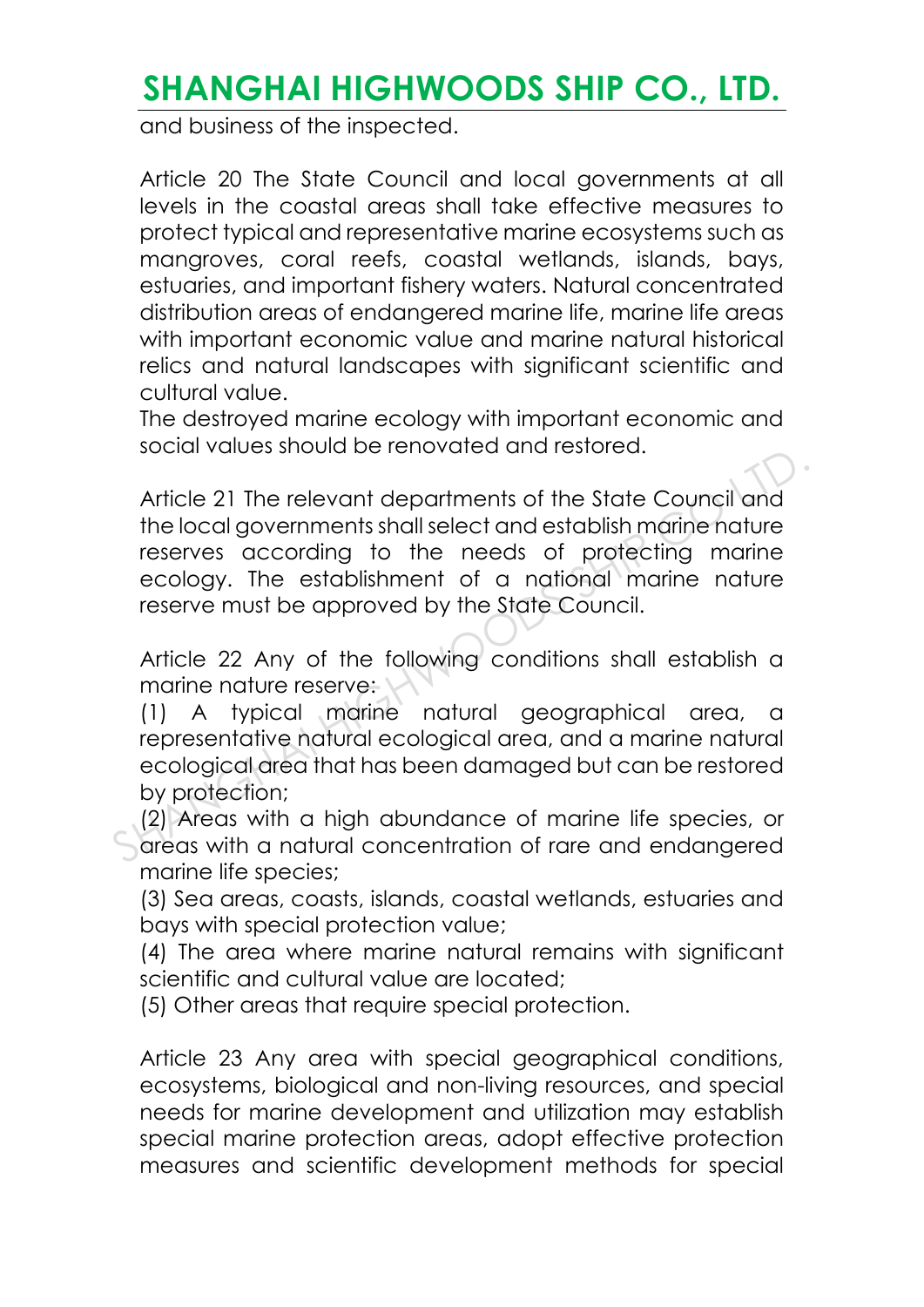management.

Article 24 The state establishes and improves the marine ecological protection compensation system.

The development and utilization of marine resources should be based on a reasonable layout of marine functional zoning, strictly abide by the ecological protection compulsory requirement, and must not cause damage to the marine ecological environment.

Article 25 The import of marine animal and plant species shall be scientifically demonstrated to avoid harm to marine ecosystems.

Article 26 The development of resources in islands and surrounding sea areas shall adopt strict ecological protection measures, and shall not cause damage to island topography, shores, vegetation, and the ecological environment of sea areas around islands.

Article 27 Local governments at all levels in coastal areas shall, in light of the characteristics of the local natural environment, construct coastal protection facilities, coastal protection forests, gardens and green spaces in coastal towns, and comprehensively control coastal erosion and seawater intrusion areas. Article 26 The development of resources in islands and<br>surrounding sea areas shall adopt strict ecological protection<br>measures, and shall not cause damage to island topography,<br>shores, vegetation, and the ecological enviro

It is forbidden to destroy coastal protection facilities, coastal protection forests, gardens and green spaces in coastal towns.

Article 28 The State encourages the development of ecological fishery construction, promotes a variety of ecological fishery production methods, and improves the marine ecological situation.

The environmental impact assessment shall be carried out for new construction, reconstruction and expansion of marine aquaculture farms. Marine aquaculture should scientifically set the aquaculture areas, and should reasonably feed, fertilize, and correctly use drugs to prevent pollution of the marine environment.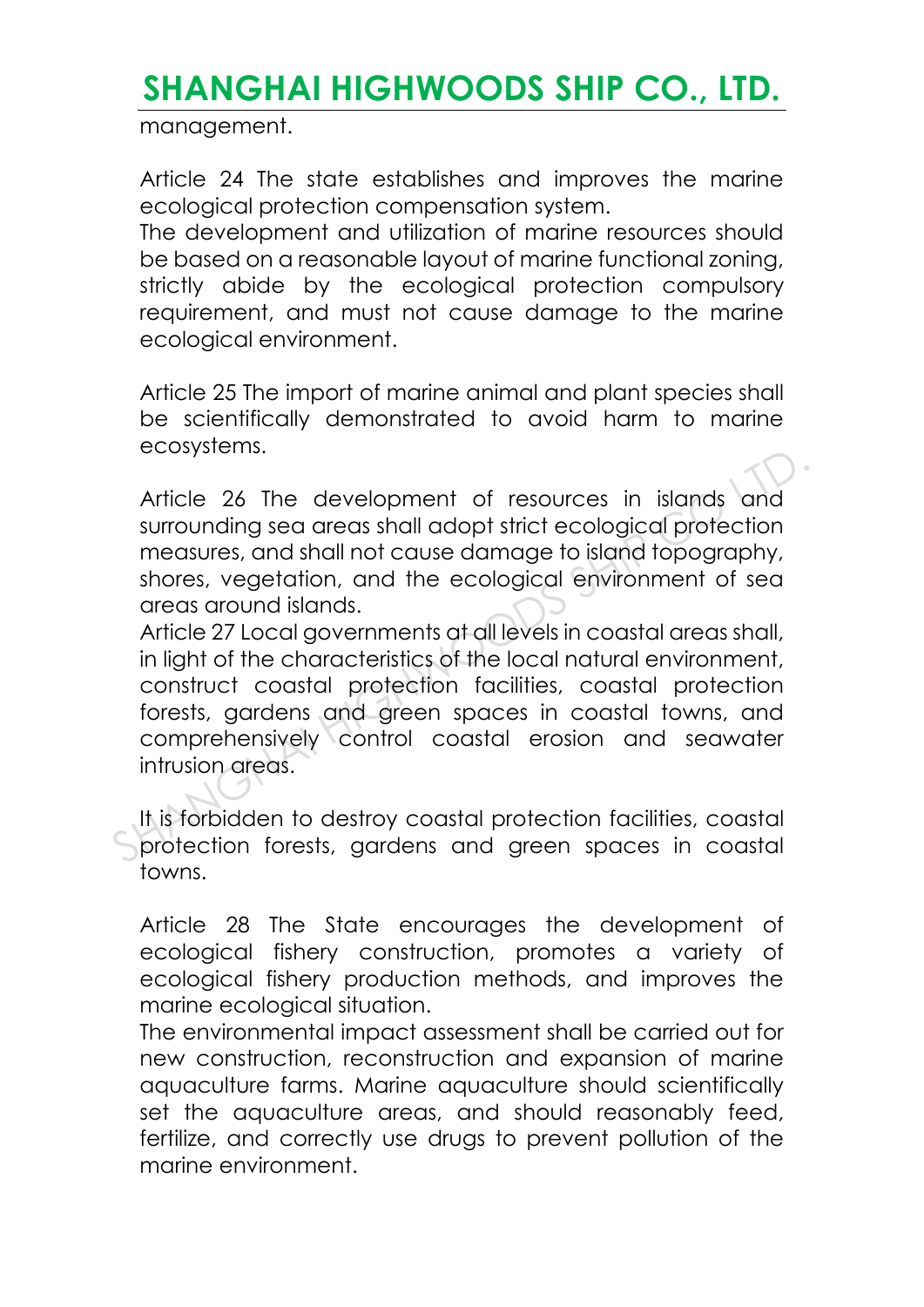Article 29 The discharge of land-based pollutants into the sea must strictly implement the standards and relevant regulations stipulated by the state or localities.

Article 30 The selection of the location of the pollutant outfall into the sea shall be reported to the competent administrative department for environmental protection of Local government at or above the municipal level where the district is established after scientific demonstration according to the marine functional zoning, seawater power conditions and relevant regulations.

MEE shall notify SOA, MSA and CFLE and the military environmental department of the establishment of pollutant outfalls within 15 working days after the completion of the filing. No pollutant outlets may be built in marine nature reserves, important fishery waters, seaside scenic spots and other areas that require special protection. In areas where conditions permit, pollutant outlets should be set up in the deep sea, offshore discharge should be implemented. The establishment of deep-sea offshore discharge outlets for landbased pollutants shall be determined according to the marine functional zoning, seawater power conditions and relevant conditions of subsea facilities. The specific measures shall be prescribed by the State Council. MEE shall notify SOA, MSA and CFLE and the military<br>environmental department of the establishment of pollutant<br>outfalls within 15 working days after the completion of the<br>filing. No pollutant outlets may be built in marine

Article 31 The competent administrative department of environmental protection and the competent department of water administration of local governments of provinces, autonomous regions and municipalities directly under the Central Government shall strengthen the management of rivers entering the sea in accordance with the provisions of relevant laws on the prevention and control of water pollution, keep the water quality at the mouth of the sea.

Article 32 Units that discharge land-based pollutants must declare to MEE the land-based pollutant discharge facilities, treatment facilities, and types, quantities, and concentrations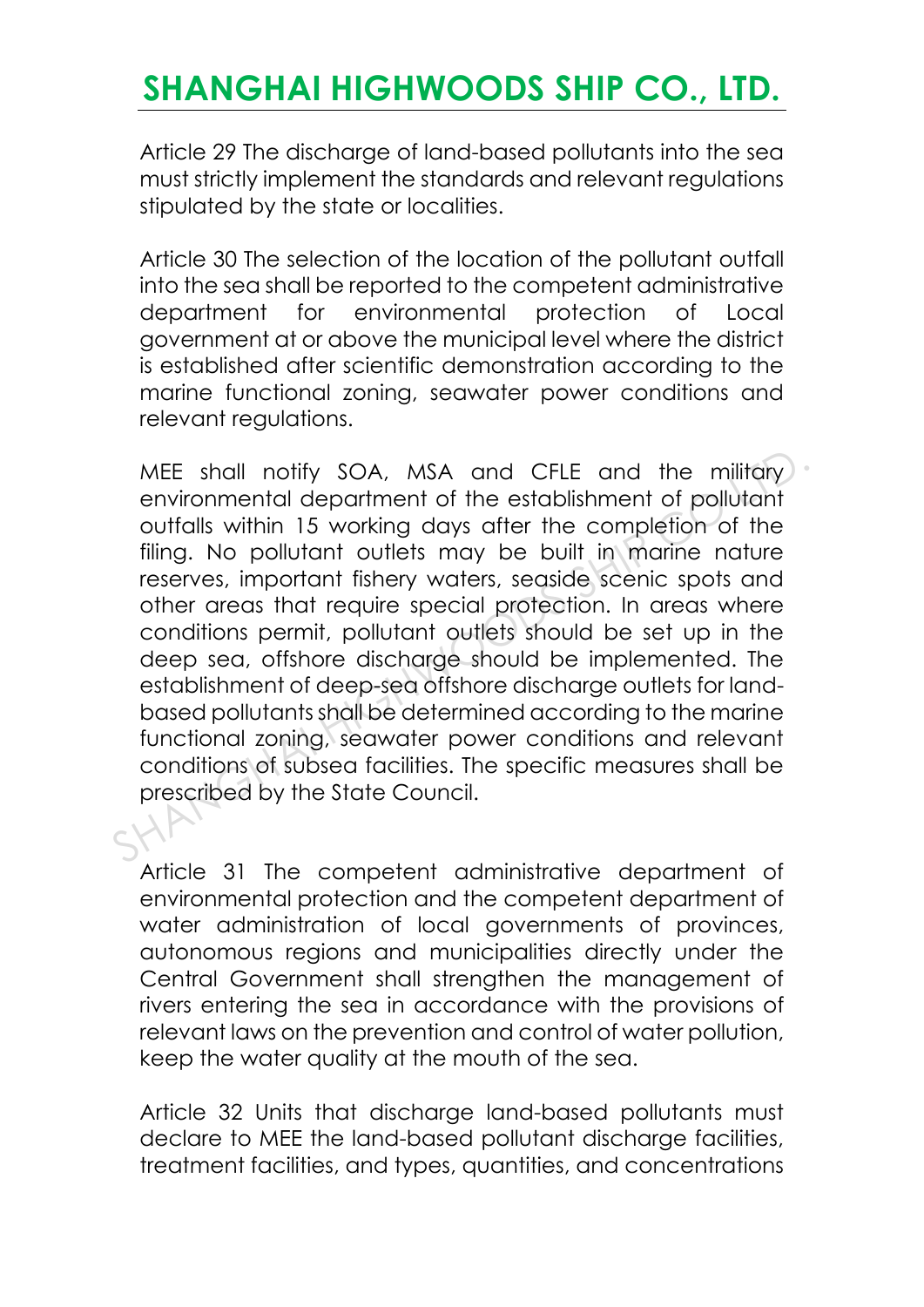of land-based pollutants discharged under normal operating conditions, and provide prevention and control Relevant technologies and information on marine environmental pollution. If there is a major change in the type, quantity and concentration of land-based pollutants discharged, it must be reported in time.

Article 33 It is forbidden to discharge oils, acids, alkalis, highly toxic waste liquids and high and medium-level radioactive waste water into the sea. Strictly restrict the discharge of lowlevel radioactive wastewater into the sea; if it is indeed necessary to discharge, the national radiation protection regulations must be strictly implemented. Strictly control the discharge of wastewater containing non-degradable organic matter and heavy metals into the sea.

Article 34 Medical sewage, domestic sewage and industrial wastewater containing pathogens must be treated and meet the relevant national discharge standards before they can be discharged into the sea. discharge of wastewater containing non-degradable organic matter and heavy metals into the sea.<br>Article 34 Medical sewage, domestic sewage and industrial wastewater containing pathogens must be freated and meet<br>the relevan

Article 35 Industrial waste water and domestic sewage containing organic matter and nutrients shall be strictly controlled and not to be discharged into bays, semi-enclosed seas and other sea areas with poor self-purification ability.

Article 36 To discharge thermal waste water into the sea, effective measures must be taken to ensure that the water temperature in the adjacent fishery waters meets the national marine environmental quality standards, and to avoid the harm of thermal pollution to aquatic resources.

Article 37 The application of using chemical pesticides in coastal farmlands and forest farms must implement the national regulations and standards for the safe use of pesticides. Coastal farmlands and forest farms should use chemical fertilizers and plant growth regulators reasonably

Article 38 The disposal, dumping and disposal of tailings, slag, coal ash residue, garbage and other solid wastes on the beach shall abide the relevant provisions of the "China Law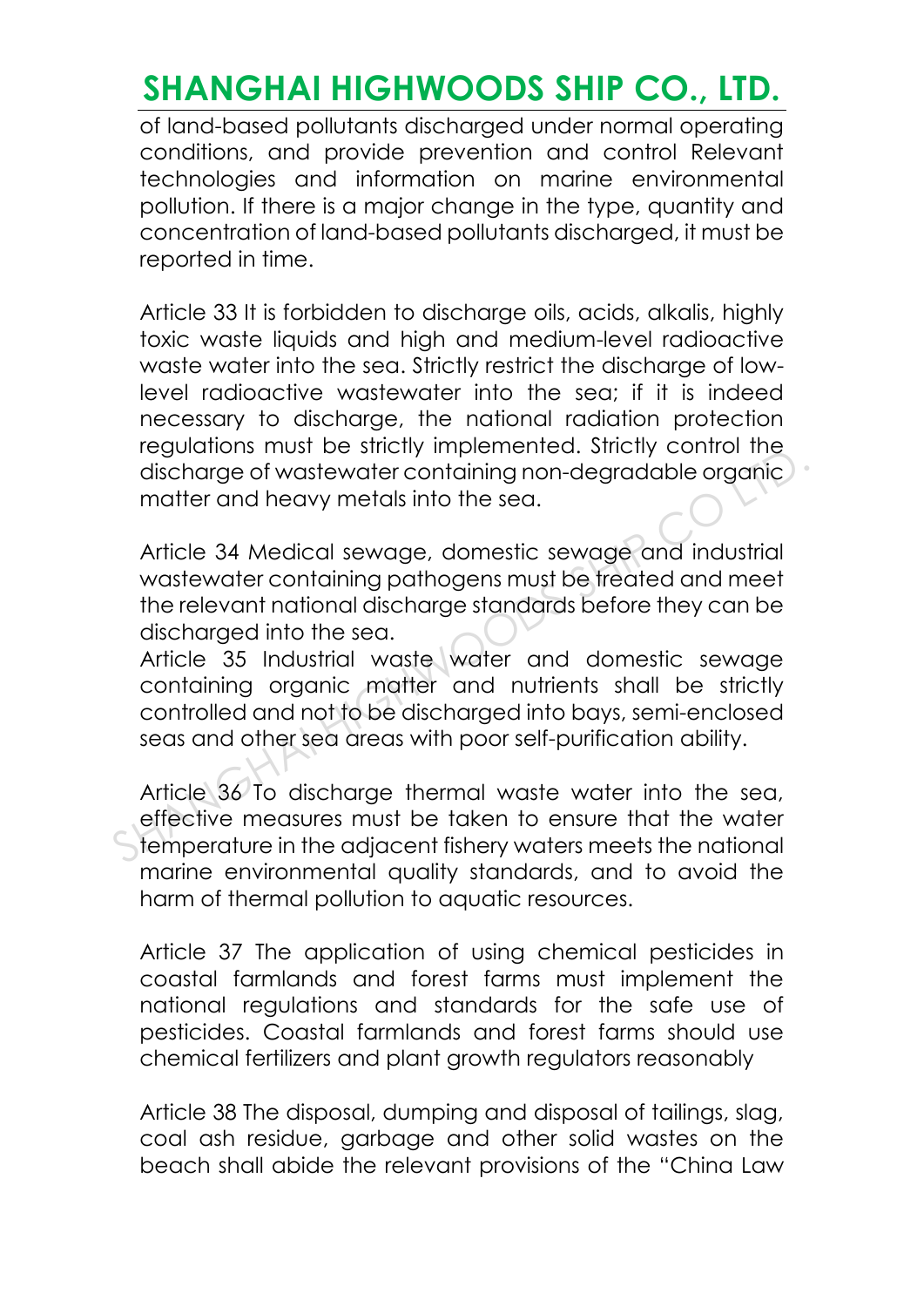on the Prevention and Control of Environmental Pollution by Solid Wastes".

Article 39 It is forbidden to transfer hazardous wastes through the internal waters and territorial waters of the People's Republic of China. For the transfer of hazardous wastes in other sea areas under the jurisdiction of the People's Republic of China, the written permit of MEE must be obtained in advance.

Article 40 Local government of coastal cities shall construct and improve the urban drainage pipeline network, construct urban grey water treatment plants or other centralized sewage treatment facilities, and strengthen comprehensive treatment of urban waste water. Construction of sewage disposal projects must comply with relevant state regulations.

Article 41 The State shall take necessary measures to prevent, reduce and control damage to the marine environment from the atmosphere or through the atmosphere.

Article 42 New construction, reconstruction and expansion of coastal construction projects must abide by the state regulations on environmental protection management of construction projects, and include the funds required to prevent and control pollution into the construction project investment plan. Show the control for the mains of the control severage treatment facilities, and strengthen comprehensive treatment of urban waste water. Construction of sewage disposal projects must comply with relevant state regulations

In the marine nature reserves, seaside scenic spots, important fishery waters and other areas that require special protection, the construction of coastal projects or other activities that pollute the environment and damage the landscape shall not be permitted.

Article 43 Units of coastal construction projects must conduct scientific investigations on the marine environment, select sites reasonably based on natural and social conditions, and prepare environmental impact reports (tables). Before the construction project starts, submit the environmental impact report (table) to MEE for review and approval. Before approving the environmental impact report (table), MEE must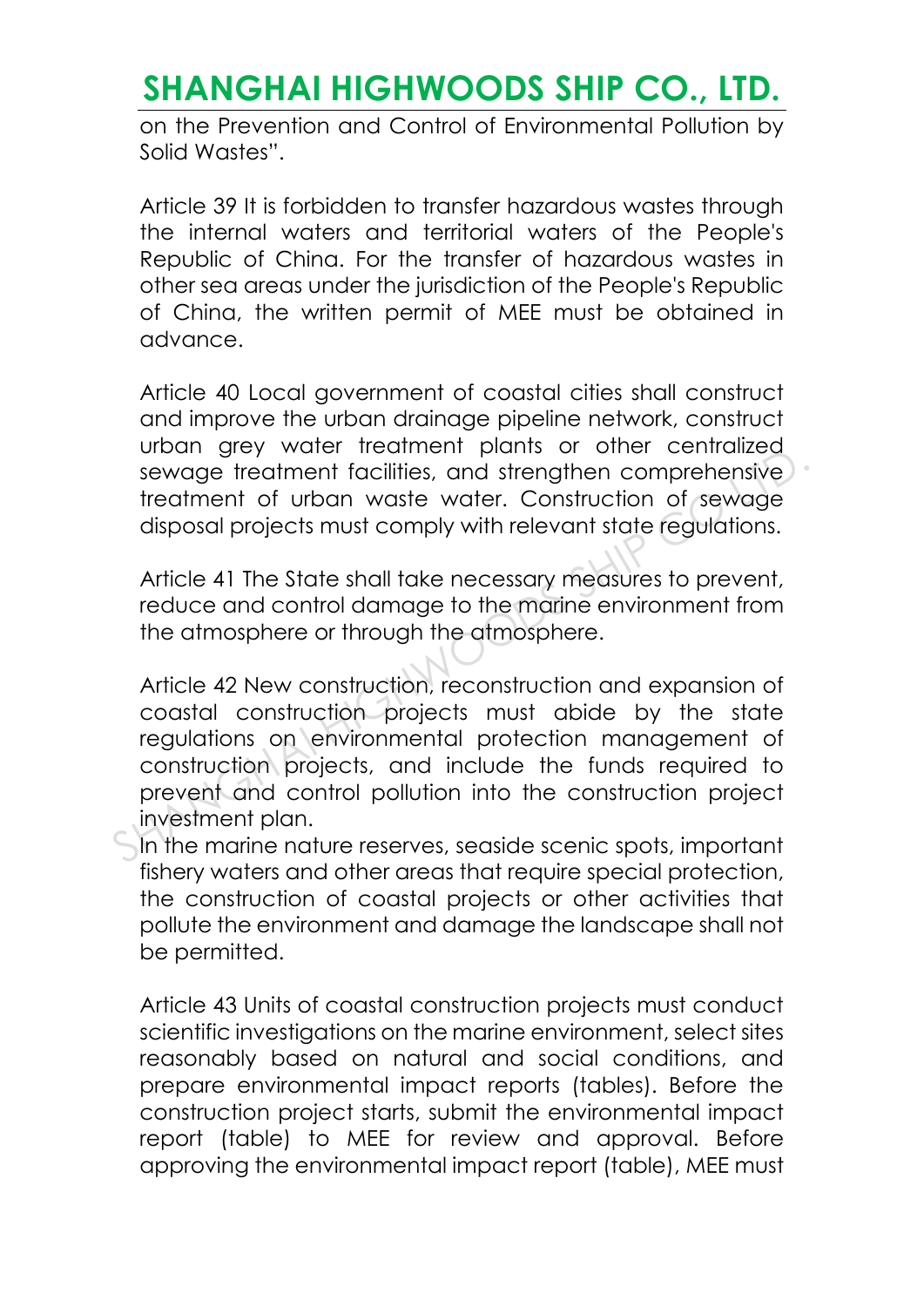solicit the opinions of SOA, CFLE, the military environmental department.

Article 44 The environmental protection facilities of coastal construction projects must be designed, constructed and put into usage at the same time as main project. Environmental protection facilities shall meet the requirements of the approved environmental impact assessment report (table).

Article 45 It is forbidden to build new project of chemical pulping and papermaking, chemical industry, printing and dyeing, tanning, electroplating, brewing, oil refining, ship breaking on the shore and other industrial production that seriously pollute the marine environment in coastal land areas.

Article 46 In the construction of coastal projects, effective measures must be taken to protect the wild animals and plants and their living environment and marine aquatic resources under national and local protection. Strictly restrict the mining of sand and gravel on the coast. In the open-pit mining of seashore sand ore and the drilling of seabed mineral resources from the shore, effective measures must be taken to prevent pollution of the marine environment. Browning of the shote and officer industrial production has seriously pollute the marine environment in coastal land areas.<br>Article 46 In the construction of coastal projects, effective measures must be taken to protect th

Article 47 Ocean engineering construction projects must comply with the national marine main functional zone planning, marine functional zoning, marine environmental protection planning and relevant national environmental protection standards. The marine construction unit shall conduct a scientific survey of the marine environment, prepare a marine environmental impact report (table), and report to the marine administrative department for review and approval before the construction project starts. Before approving the marine environmental impact report (table), the marine administrative department must solicit the opinions of SOA and CFLE and the military environmental department.

Article 48 The environmental protection facilities of marine construction projects must be designed, constructed and put into operation at the same time as the main project. If the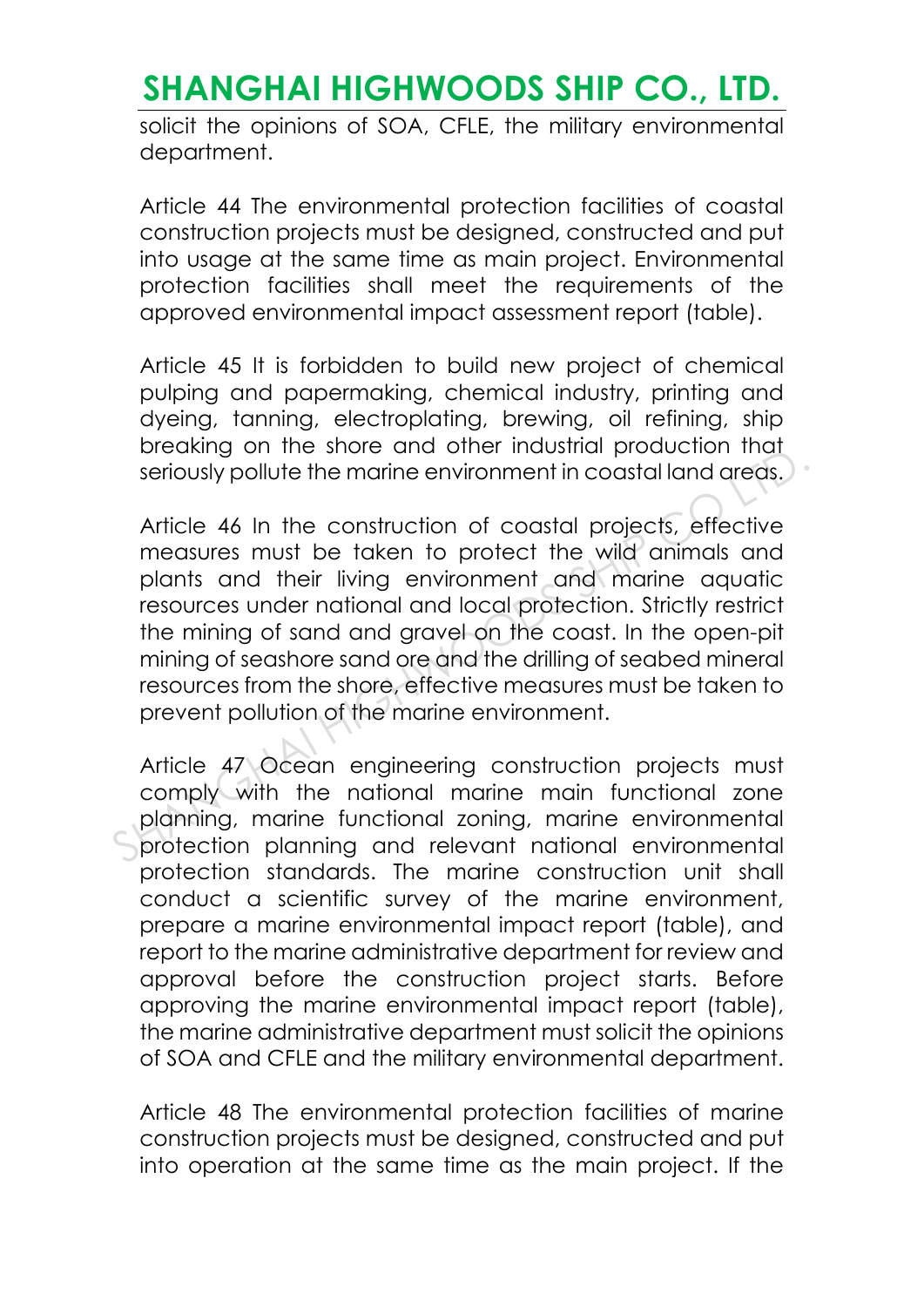environmental protection facilities have not been inspected and accepted by the competent marine administrative department, or the experience is not qualified, the construction project shall not be put into production or use. The demolition or unused environmental protection facilities must be approved in advance by the competent marine administrative department.

Article 49 In marine engineering construction projects, no materials containing ultra-standard radioactive materials or materials that easily dissolve toxic and harmful substances shall be used.

Article 50 When marine engineering construction projects require blasting operations, effective measures must be taken to protect marine resources. In the process of offshore oil exploration and development, oil transportation, effective measures must be taken to avoid oil spills.

Article 51 The oily sludge and oily mixtures of offshore oil rigs, drilling platforms and oil production platforms must be discharged after being treated to meet the standard; residual oil and waste oil must be recovered by shore facility and must not be discharged into the sea. After being discharged and treated, its oil content shall not exceed the standards set by the state. Oil-based mud and other toxic compound mud used in drilling shall not be discharged into the sea. The discharge of water-based mud and non-toxic composite mud and drill cuttings must comply with relevant national regulations. Article 50 When marine engineering construction projects<br>require blasting operations, effective measures must be taken<br>to protect marine resources. In the process of offshore oil<br>exploration and development, oil transporta

Article 52 Offshore oil drilling rigs, drilling platforms, oil production platforms and their related offshore installations shall not dispose of oily industrial waste into the sea. Disposal of other industrial waste shall not cause pollution to the marine environment.

Article 53 When testing oil at sea, it shall ensure that oil and gas are fully combusted, and oil and oily mixtures shall not be discharged into the sea.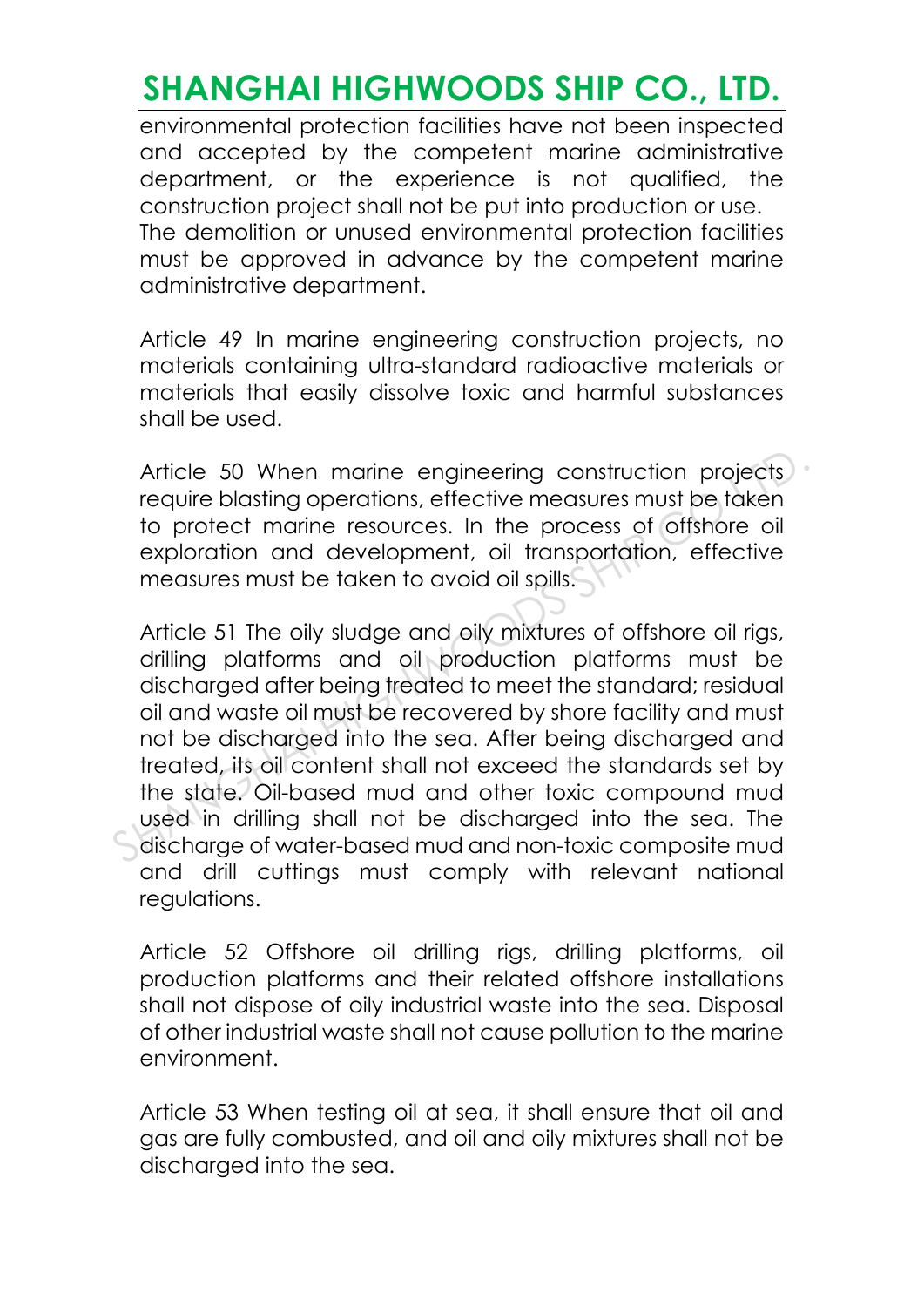Article 54 For the exploration and development of offshore oil, an oil spill emergency plan must be prepared in accordance with the relevant provisions and reported to MSA for record.

Article 55 No unit may dump any waste into the sea areas under the jurisdiction of China without the approval of authorities. Units that need to dump wastes must submit a written application to authorities, and only after they have been approved by authorities issuing a permit.

It is prohibited to dump wastes outside China into the sea areas under the jurisdiction of China.

Article 56 MSA shall formulate evaluation procedures and standards for marine dumping wastes based on the toxicity of the wastes, the content of toxic substances and the impact on the marine environment.

Dumping waste into the ocean shall be managed in a hierarchical manner according to the type and quantity of waste.

The list of wastes that can be dumped into the ocean shall be prepared by MSA, and shall be submitted to the State Council for approval after the review of MEE.

Article 57 The national marine administrative department shall select marine dumping areas in accordance with the principles of science, rationality, economy, and safety, and shall report to the State Council for approval after the review of the environmental protection administrative department of the State Council. Temporary ocean dumping areas shall be approved by the SOA and reported to MEE for record. Article 56 MSA shall formulate evaluation procedures and<br>standards for marine dumping wastes based on the toxicity of<br>the wastes, the content of toxic substances and the impact<br>on the marine environment.<br>Dumping waste into

Before selecting a marine dumping zone and approving a temporary marine dumping zone, MEE must solicit the opinions of SOA and CFLE.

Article 58 SOA supervises and manages the use of dumping areas, organizes the environmental monitoring of the dumping areas, shall close the dumping areas that are deemed unsuitable for continued use and terminate all dumping activities in the dumping areas, report to the State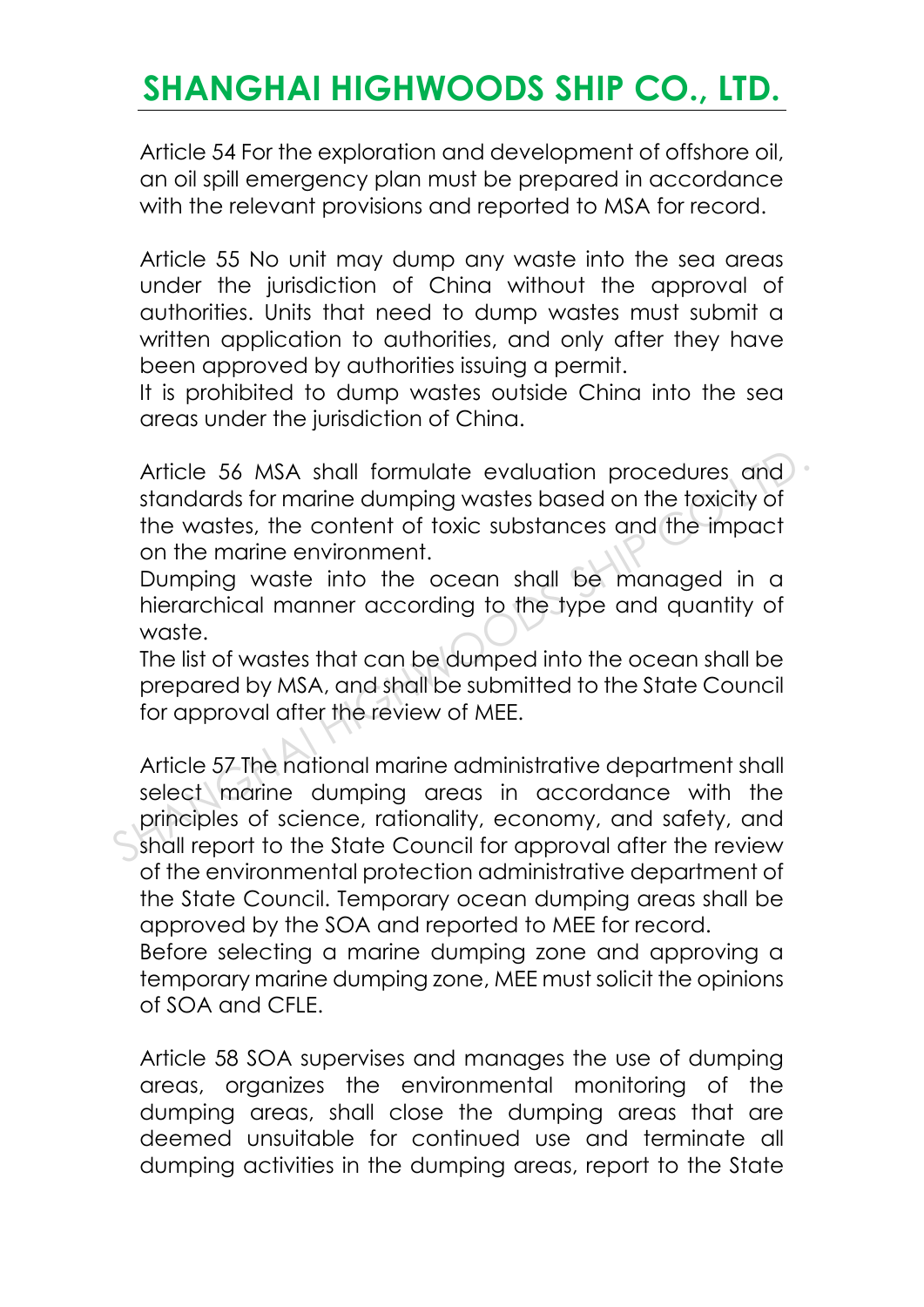Council for the record.

Article 59 Units that are permitted to dump waste must dump in the designated area within the time limit and conditions specified in the permit. After the waste is loaded, the approval department should verify it.

Article 60 Units approved to dump waste shall record the dumping operations in detail and make a written report to the approval department after dumping. Ships that dump waste must make a written report to MSA at ship's departure port.

Article 61 It is forbidden to burn waste at sea.

It is prohibited to dispose of radioactive waste or other radioactive materials at sea. The exemption concentration of radioactive materials in wastes is set by the State Council.

Article 62 In the sea areas under the jurisdiction of China, no ship or related activities shall violate the regulations to discharge pollutants, waste and ballast water, ship garbage and other harmful substances into the sea. Those engaged in ship pollutants, waste, ship garbage receiving, ship cleaning and tank cleaning must have the corresponding receiving and disposal capabilities. The state of this subsident to both waste at sea.<br>It is prohibited to dispose of radioactive waste or other radioactive materials at sea. The exemption concentration of<br>radioactive materials in wastes is set by the State C

Article 63 Vessels must hold certificates and documents to prevent pollution of the marine environment in accordance with the relevant regulations, and they shall truthfully record when conducting pollutant discharge and operations.

Article 64 Ships must be equipped with corresponding antipollution equipment and materials. The structure and equipment of ships carrying cargoes with pollution hazards shall be able to prevent or reduce pollution of the marine environment caused by the cargoes.

Article 65 Vessels shall abide by the provisions of maritime traffic safety laws and regulations to prevent marine accidents caused by collision, collision of rocks, grounding, fire or explosions, etc., from marine environment pollution.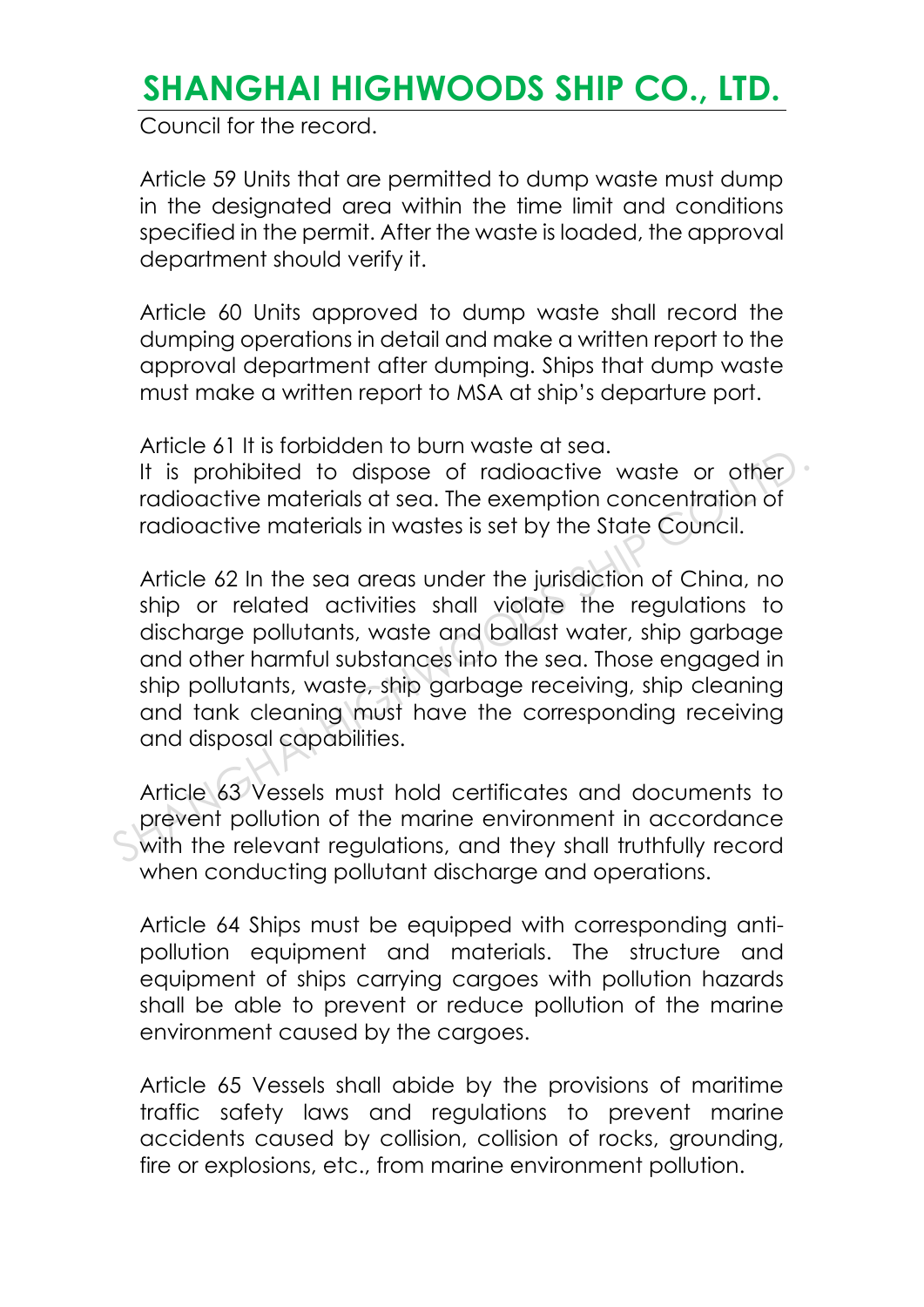Article 66 The State improves and implements the pubic compensation liability system for oil pollution damage from ships; in accordance with the principle that shipowners and cargo owners bear the risk of compensation for oil spill from ships, a system of ship oil spill insurance and oil spill compensation funds is established.

The specific measures for implementing the ship oil spill insurance and oil spill compensation fund system shall be prescribed by the State Council.

Article 67 Ships, cargo owners or agents that carry polluted hazardous goods in and out of ports have to make an early declaration prior to MSA. After being approved, they can enter and exit the port, stay in transit or load and unload operations.

Article 68 The documents, packaging, signs, quantity restrictions, etc., that are delivered to ships for shipment of pollution-hazardous goods must comply with the relevant regulations on the goods they are loaded. Ships that need to ship cargoes of unclear pollution hazards shall be assessed in advance in accordance with relevant regulations. Hacket and exist and soften principle in the set of they can enter and exist the port, stay in transit or load and unload operations.<br>
Article 68 The documents, packaging, signs, quantity restrictions, etc., that are deliv

For the loading and unloading of oils and toxic and hazardous cargoes, both the ship crew and the shore operators must abide by the safety and anti-pollution operation regulations.

Article 69 Ports, docks, loading and unloading stations and ship repair and construction yards must have sufficient receiving facilities for handling ship pollutants and wastes in accordance with relevant regulations and keep the facilities in good condition. Ports, docks, loading and unloading stations and ships handling oil must prepare emergency plans for oil spill pollution and be equipped with corresponding emergency equipment and equipment for oil spill pollution.

Article 70 Ships and related activities shall comply with relevant laws, regulations and standards, and take effective measures to prevent marine environment from pollution. MSA and other relevant departments should strengthen the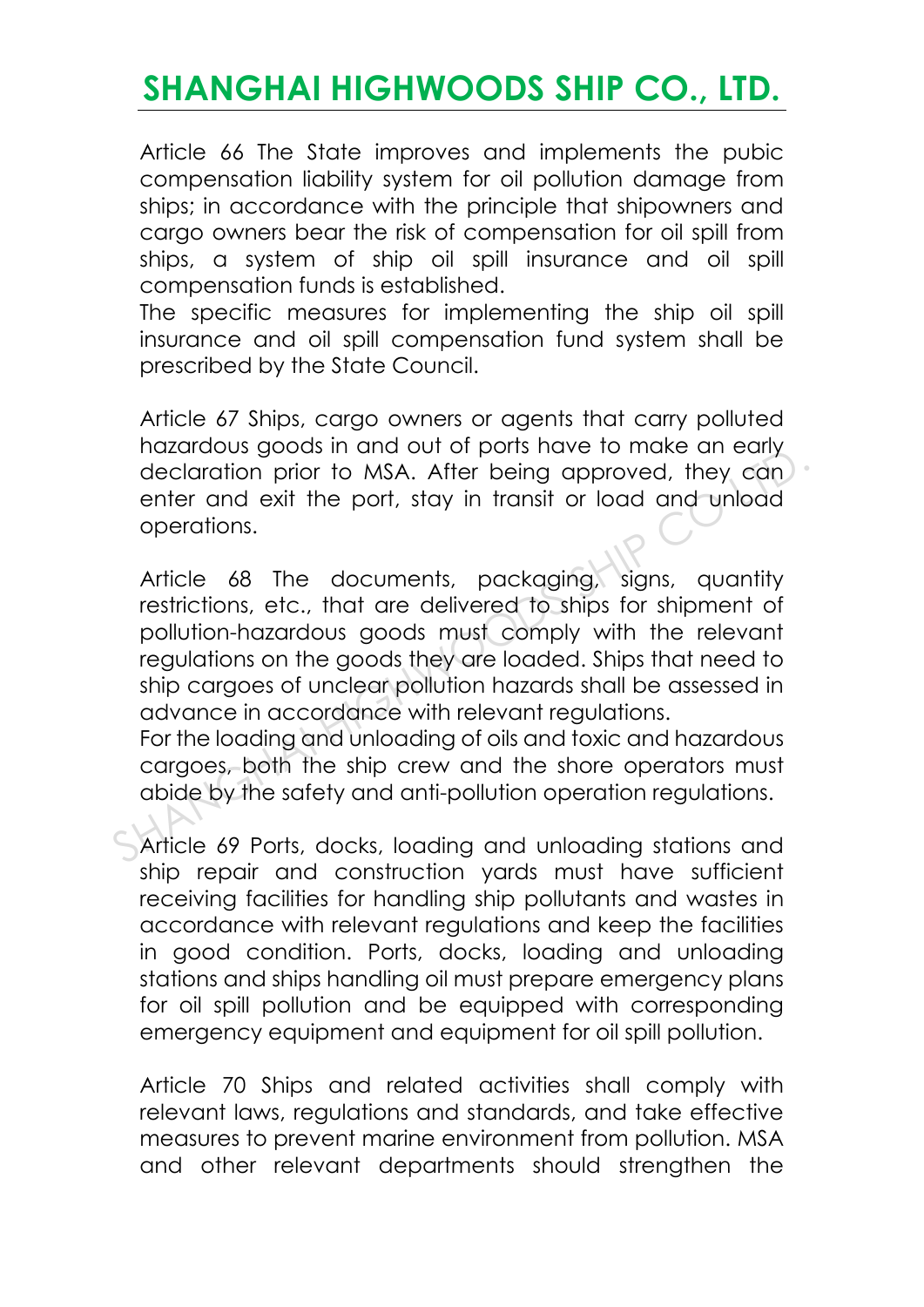supervision and management of ships and related operational activities. Ships carrying out STS operation of liquid hazardous cargoes shall report to MSA in advance for approval in accordance with relevant regulations.

Article 71 If a ship has a shipwreck accident that causes or is likely to cause significant pollution damage to the marine environment, MSA has the power to compulsorily take measures to avoid or reduce pollution damage. MSA has the right to take necessary measures of commensurate with the actual or possible damage to ships and marine floating platforms at seas where a shipwreck accident has caused major pollution damage or a threat of pollution.

Article 72 All ships have the obligation to monitor marine pollution. When they found marine pollution accidents or activities in violations of the provisions of this Law, they must immediately report to the nearest MSA, SOA,MEE respectively. When an aircraft discovers a pollution or pollution incident at sea, it must report to the nearest civil air traffic control unit in a timely manner. The unit that receives the report shall immediately notify the nearest MSA, SOA, MEE respectively. Article 72 All ships have the obligation to monitor marine<br>pollution. When they found marine pollution accidents or<br>activities in violations of the provisions of this Law, they must<br>immediately report to the nearest MSA, S

Article 73 If one of the following acts is in violation of the relevant provisions of this Law, the department exercising the right to supervise and manage the marine environment in accordance with the provisions of this Law shall order it to stop the illegal acts, make corrections within a time limit, or order to take measures such as production limitation and rectification, and A fine is imposed; if the refusal to make a correction is found, the department that made the decision to punish it in accordance with the law may, from the second day from when the correction was ordered, continue to punish on daily basis with the amount of the original fine; If the situation is serious, the production can be shut down after obtaining approval from local government:

(1) Discharge pollutants or other substances prohibited by this law into the sea;

(2) Failing to discharge pollutants into the sea in accordance with these regulations, or discharging pollutants exceeding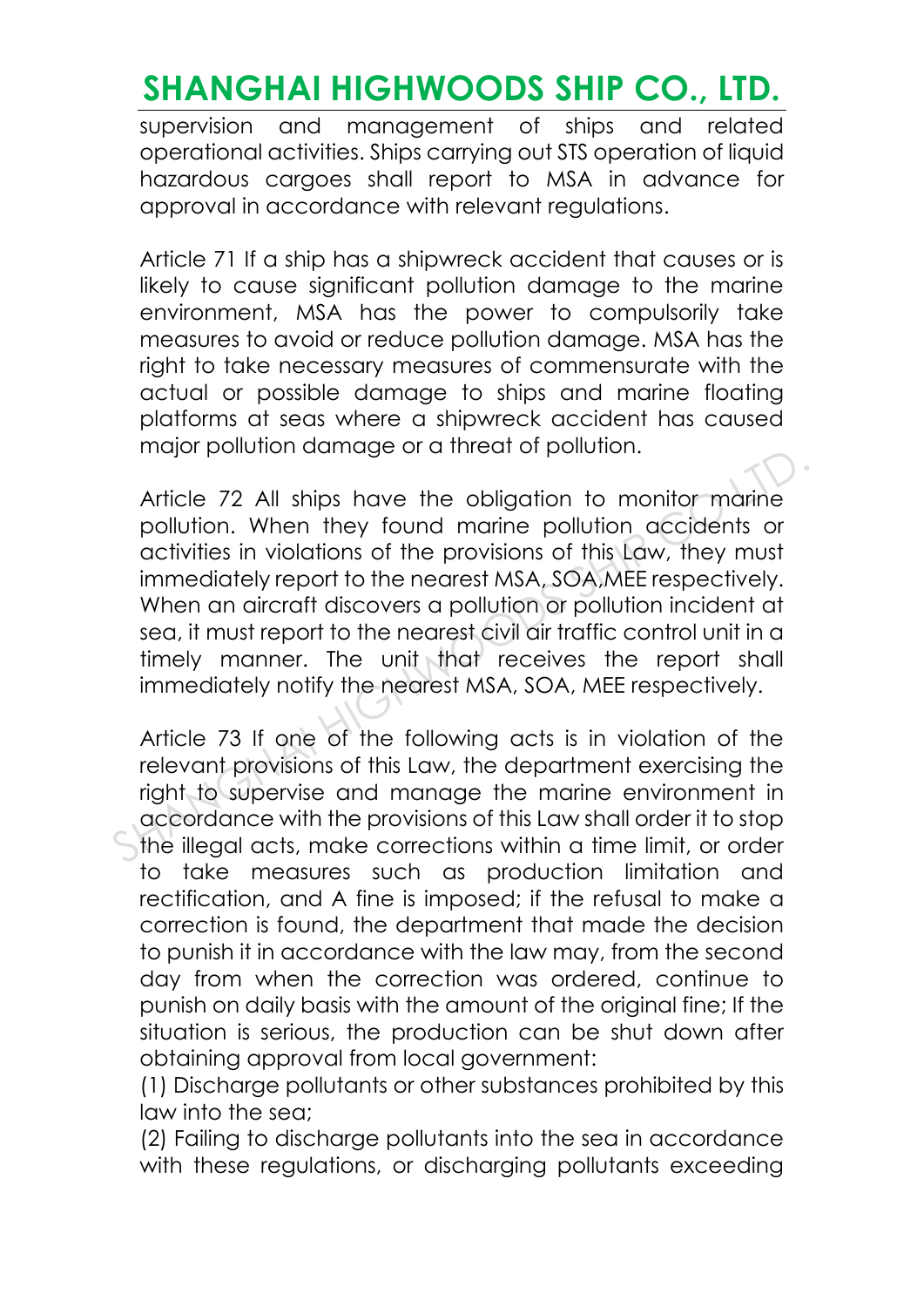the standards or assigned total quantity control;

(3) Dumping waste into the ocean without obtaining an ocean dumping permit;

(4) Failing to immediately take measures to deal with marine environment pollution accidents due to accidents or other unexpected events.

If one of the acts in items (1) and (3) of the preceding paragraph is imposed, a fine of more than 30,000 yuan but less than 200,000 yuan shall be imposed; if there is one of the acts in items (2) and (4) of the preceding clause, it shall be punishable. A fine of more than 20,000 yuan but less than 100,000 yuan.

Article 74 Anyone who violates the relevant provisions of this Law and commits one of the following acts shall be given a warning or imposed a fine by the department that exercises the right to supervise and manage the marine environment in accordance with the provisions of this Law: Article 74 Anyone who violates the relevant provisions of this<br>Law and commits one of the following acts shall be given a<br>warning or imposed a fine by the department that exercises<br>the right to supervise and manage the mar

(1) Failing to declare in accordance with the regulations, or even refusing to report matters related to pollutant discharge, or deceiving during the declaration;

(2) An accident or other unexpected event is not reported in accordance with regulations;

(3) Failure to record dumping in accordance with regulations, or fail to submit dumping reports in accordance with regulations;

(4) Refusing to report or misreporting the declaration items of ships carrying pollution-hazardous goods

If one of the acts in items (1) and (3) of the preceding paragraph is imposed, a fine of less than 20,000 yuan shall be imposed; if one of the acts in items (2) and (4) of the preceding clause is imposed, a fine of less than 50,000 yuan shall be imposed.

Article 75 Anyone who violates the provisions of the second paragraph of Article 19 of this Law, refuses on-site inspection, or falsifies when inspected shall be given a warning by the department exercising the right to supervise and manage the marine environment in accordance with the provisions of this Law, and A fine of less than 20,000 yuan will be initiated.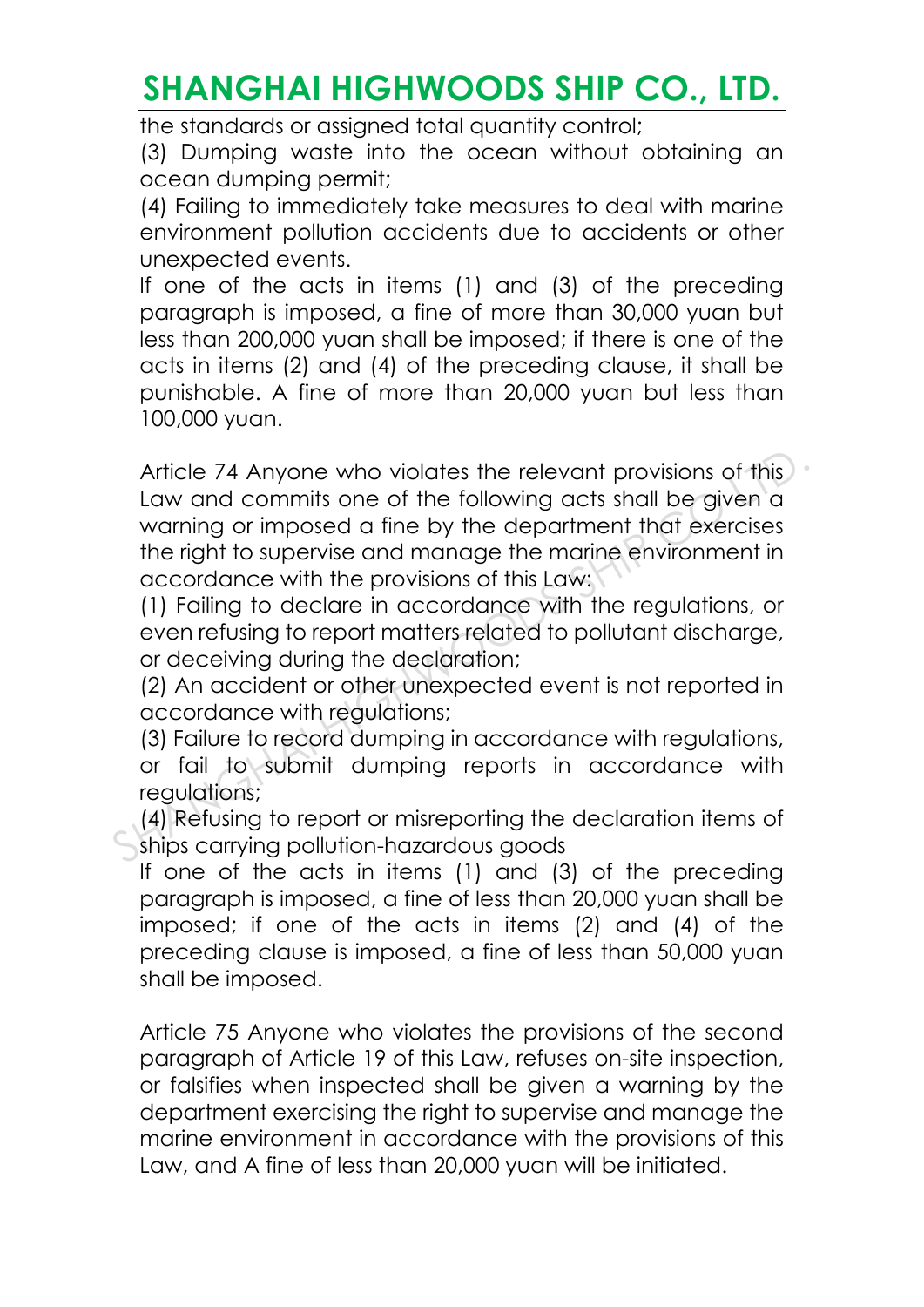Article 76 Anyone who violates the provisions of this Law and causes damage to marine ecosystems such as coral reefs, mangroves, marine aquatic resources, and marine protected areas shall be ordered to correct and take remedial measures within a time limit by the department exercising the right to supervise and manage the marine environment in accordance with the provisions of this Law. , And impose a fine of more than RMB10,000 yuan but less than RMB100,000; if there is illegal income, the illegal income shall be confiscated.

Article 77 Anyone who violates the provisions of the first and third paragraphs of Article 30 of this Law shall be ordered to close by MEE, and a fine of more than RMB 20,000 yuan but less than RMB100,000.

If SOA,MSA,CFLE and the military environmental department find that the installation of sewage outfalls into the sea violates the provisions of paragraphs 1 and 3 of Article 30 of this Law, shall notify MEE to punish it in accordance with the provisions of the preceding paragraph. "

Article 78 If any hazardous waste is transferred through the jurisdiction of Ching in violation of the provisions of Article 39 of this Law, MSA shall order ships that illegally transport the hazardous waste to leave the waters under jurisdiction of China. A fine of not less than RMB50,000 but not more than RMB500,000 shall be imposed. The paragraphs of Africa 30 of this Law shall be otected to<br>close by MEE, and a fine of more than RMB 20,000 yuan but<br>less than RMB100,000.<br>If SOA,MSA,CFLE and the military environmental department<br>find that the installati

Article 79 If a coastal construction project fails to carry out environmental impact assessment according to law, it shall be handled in accordance with the provisions of the "Law of the People's Republic of China on Environmental Impact Assessment"

Article 80. In violation of the provisions of Article 44 of this Law, if the coastal construction project has not built environmental protection facilities, or the environmental protection facilities have been put into production or use without meeting the prescribed requirements, MEE shall order it to stop production, and impose a fine of more than RMB20,000 but less than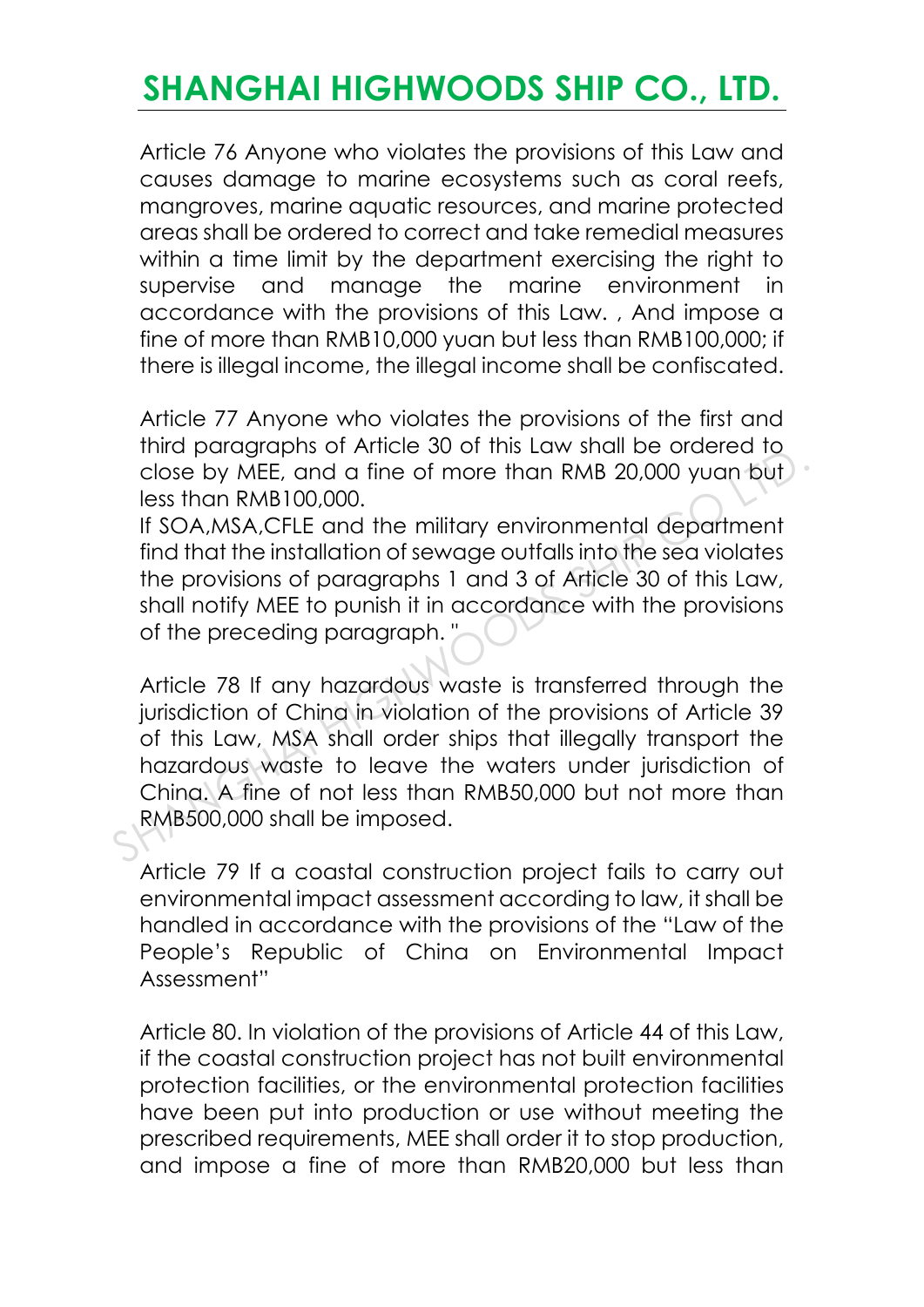RMB100,000.

Article 81 Anyone who violates the provisions of Article 45 of this Law and establishes new industrial production and construction projects that seriously pollute the marine environment shall be ordered to close by local government.

Article 82 Anyone who violates the provisions of the first paragraph of Article 47 of this Law to carry out a marine construction project shall be ordered by MSA to stop construction, a fine of more than one-percent of the total investment of the construction project and less than fivepercent of that, and may be ordered to recover the original condition.

In violation of the provisions of Article 48 of this Law, if the marine construction is not completed with environmental protection facilities, and the environmental protection facilities are put into production and use without meeting the prescribed requirements, MSA shall order it to stop production and use, and shall be subject to a fine of more than RMB10,000 and less than RMB200,000. precention.<br>
In violation of the provisions of Article 48 of this Law, if the<br>
marine construction is not completed with environmental<br>
protection facilities, and the environmental protection<br>
facilities are put into produ

Article 83 Anyone who violates the provisions of Article 49 of this Law and uses materials containing radioactive substances exceeding the standard or which are prone to dissolve toxic and hazardous substances shall be fined less than RMB50,000 by authority and ordered to stop the construction, the operation of the project until the pollution hazard is eliminated.

Article 84 Anyone who violates the provisions of this Law to carry out offshore oil exploration and development activities and causes pollution to the marine environment shall be given a warning by SOA and shall be fined not less than RMB20,000 but not more than RMB200,000.

Article 85 Anyone who violates the provisions of this Law and fails to dump in accordance with the provisions of the permit or dumps waste into an enclosed dumping area shall be warned by SOA and imposed a penalty of RMB30,000 to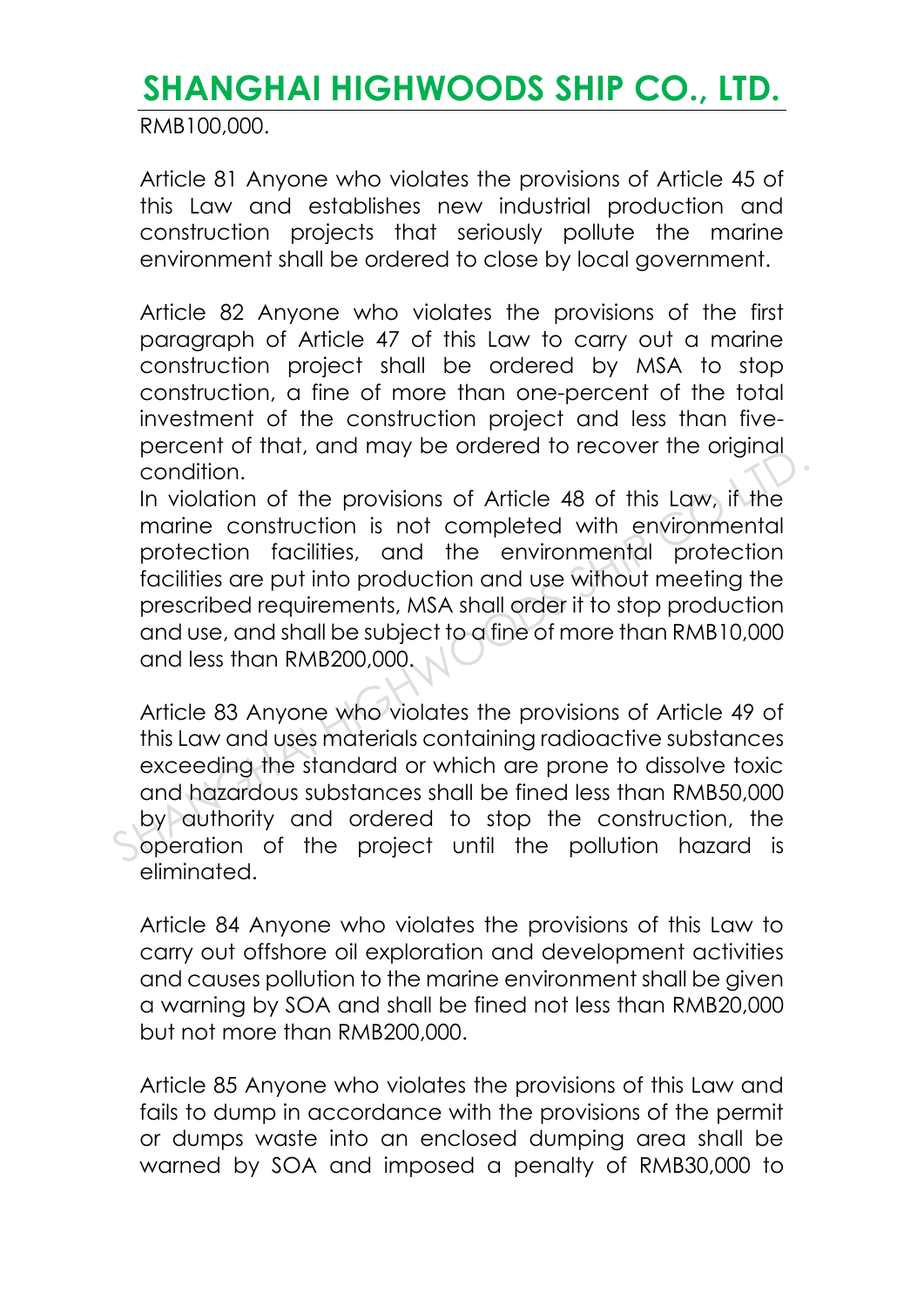RMB200,000. If the circumstances are serious, the license may be temporarily suspended or revoked.

Article 86 Anyone who violates the provisions of Article 55, paragraph 3 of this Law to dumps wastes outside China into the sea areas under the jurisdiction of China shall be warned by MSA and shall be warned according to the cause or possibility. For the resulting harm, a fine of not less than RMB100,000 but not more than RMB1 million shall be imposed.

Article 87 Anyone who violates the provisions of this Law and commits one of the following acts shall be given a warning or imposed a fine by the department exercising the power of supervision and management of the marine environment in accordance with the provisions of this Law:

(1) Ports, docks, loading and unloading stations and ships are not equipped with anti-pollution facilities and equipment;

(2) Ships do not hold anti-pollution certificates, anti-pollution documents, or do not record pollutant discharge records in accordance with regulations;

(3) Engaging in ship breaking on the water and in the waters of the port area, refitting old ships, salvaging and other water and underwater construction operations, causing damage to the marine environment; mposizion and management of the marine environment in accordance with the provisions of this Law:<br>(1) Ports, docks, loading and unloading stations and ships are<br>not equipped with anti-pollution facilities and equipment;<br>(2

(4) The cargo carried by the ship does not meet the antipollution and transportable conditions.

If one of the acts in items (1) and (4) of the preceding paragraph is imposed, a fine of not less than RMB20,000 but not more than RMB100,000 shall be imposed; for any act of (2) of the preceding paragraph, a fine of not more than RMB20,000 shall be imposed; In case of the act of item (3) of the paragraph, a fine of more than RMB50,000 and less than RMB200,000 shall be imposed.

Article 88: In violation of the provisions of this Law, ships, oil platforms, and ports, docks, and loading and unloading stations for loading and unloading oil that do not prepare oil spill emergency plans shall be warned by the department that exercises the right to supervise and manage the marine environment in accordance with the provisions of this Law, or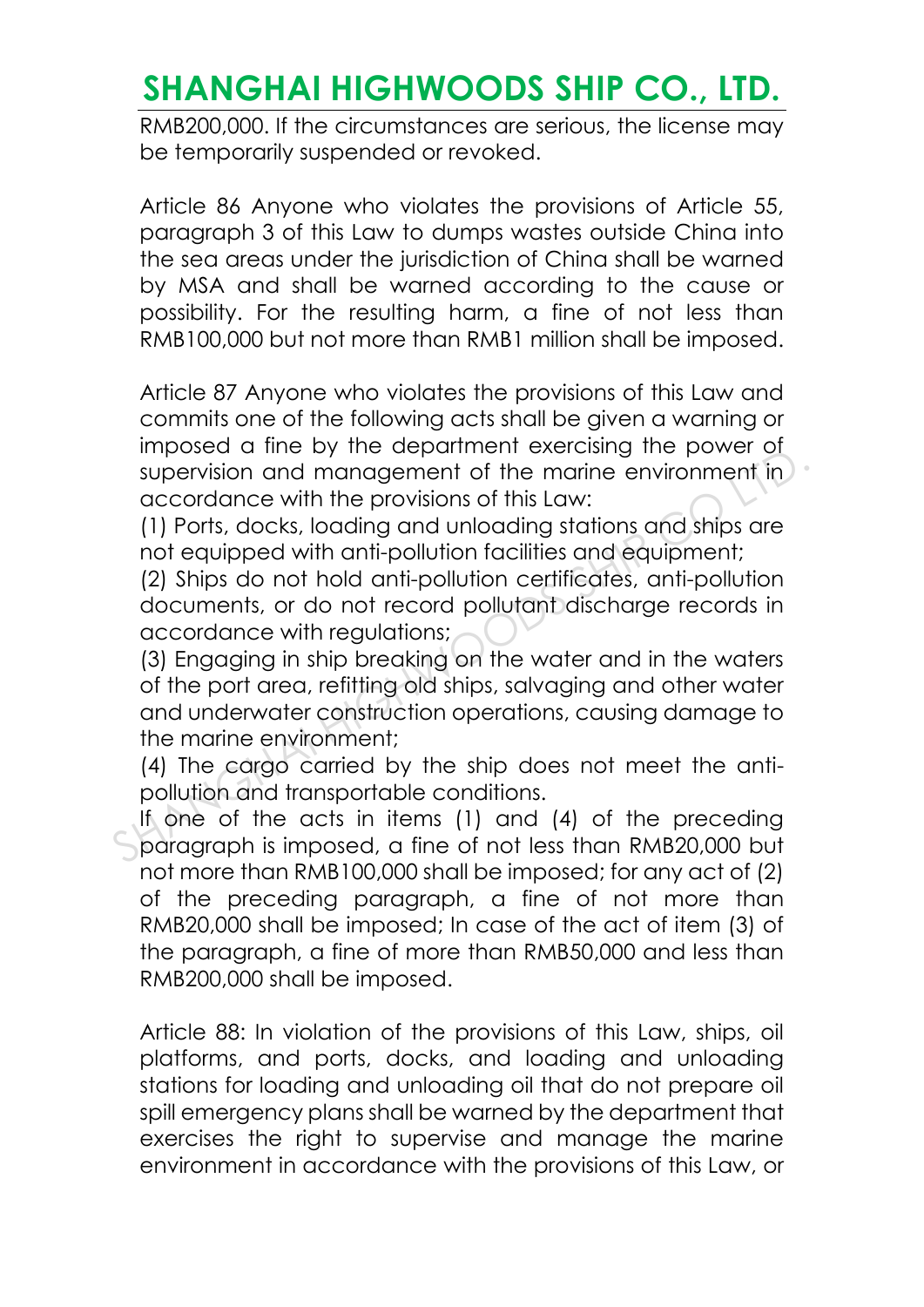Order corrections within a time limit.

Article 89 The person responsible for marine environmental pollution shall recover the marine environment and compensate for the loss; if the marine environment pollution is caused solely by the third party's intentional or negligence, the third party shall eliminate the damage and bear the responsibility for compensation.

Any the destruction of marine ecology, marine aquatic resources and marine protected areas have caused significant losses to the state, the department exercising the power of marine environmental supervision and management in accordance with the provisions of this Law shall, on behalf of the state, make claims for damages to those responsible.

Article 90. Units that violate the provisions of this Law and cause marine environmental pollution accidents shall, in addition to being liable for compensation according to law, be fined by the department exercising the power of marine environmental supervision and management in accordance with the Law; The responsible person and other directly responsible persons may be fined less than 50% of the income obtained from the unit in the last year; if the directly responsible person and other directly responsible persons belong to state personnel, they shall be punished according to law. management in accordance with the provisions of this Law<br>shall, on behalf of the state, make claims for damages to<br>those responsible.<br>Article 90. Units that violate the provisions of this Law and<br>cause marine environmental

For those who cause general or major marine environmental pollution accidents, a fine of 20% of the direct losses shall be initiated; for those cause major or extra-large marine environmental pollution accidents, a fine of 30% of the direct losses shall be initiated. Whoever seriously pollutes the marine environment and destroys marine ecology and constitutes a crime shall be investigated for criminal responsibility according to the law.

Article 91 It is completely one of the following situations, and after taking reasonable measures in a timely manner, and still unable to avoid causing pollution damage to the marine environment, those responsible for causing pollution damage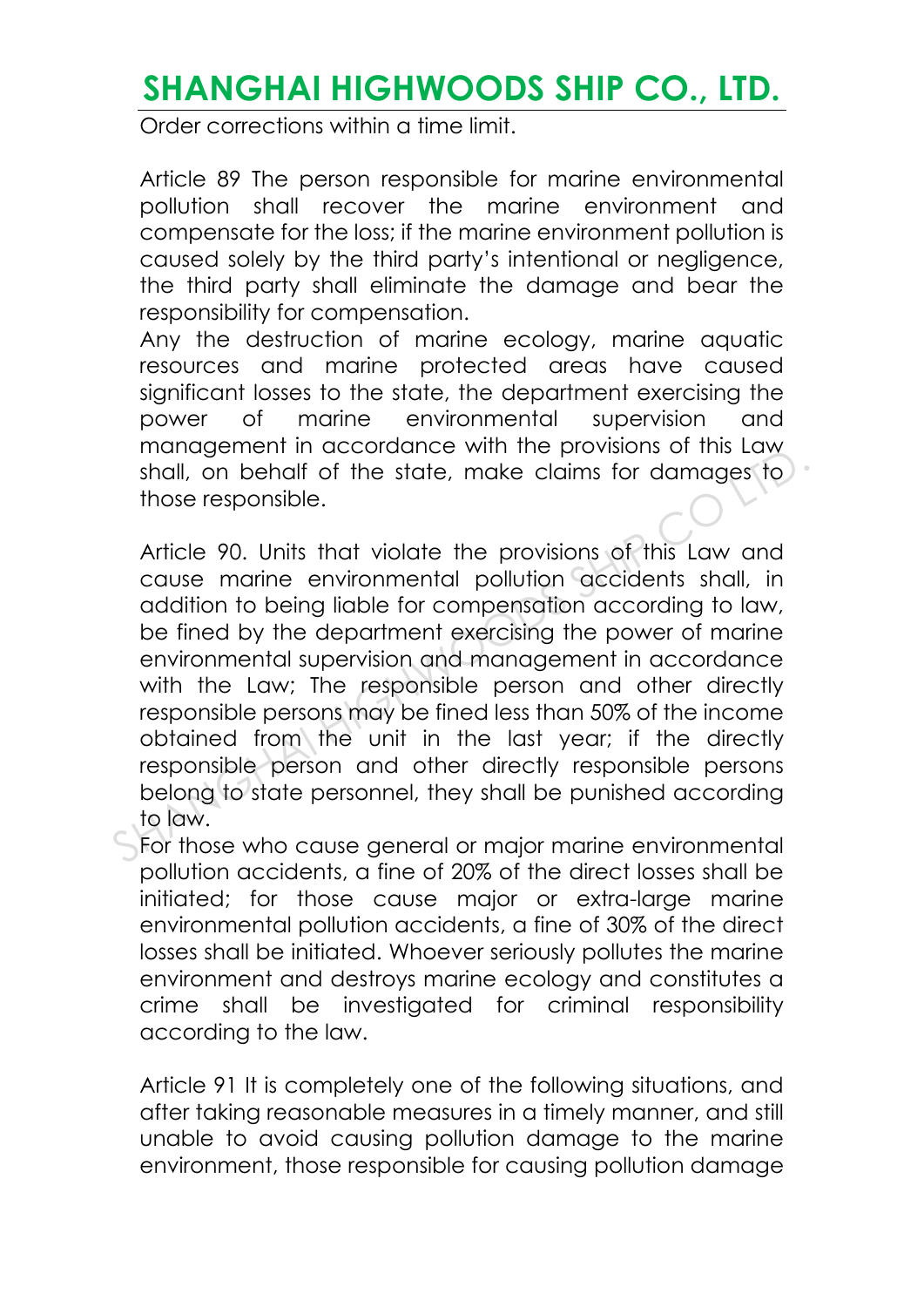are exempted from liability:

(1) War;

(2) Irresistible natural disasters;

(3) The competent department in charge of the lighthouse or other navigation aids, negligence or other negligence in the performance of their duties.

Article 92 The administrative penalties for violations of the provisions of Article 12 of this Law concerning the payment of sewage charges and dumping fees shall be prescribed by the State Council.

Article 93 The marine environmental supervision and management officer who abuse their powers, neglect their duties, or engage in malpractices for personal gains and cause damage to the marine environment shall be given administrative punishment according to law; those who constitute a crime shall be investigated for criminal responsibility according to law.

Article 94 The meanings of the following terms in this Law are: (1) Marine environmental pollution damage refers to the direct or indirect introduction of substances or energy into the marine environment, resulting in damage to marine living resources, endangering human health, impairing fisheries and other legal activities at sea, impairing the quality of seawater use and reducing environmental quality. influences. Amchingment of their modus the monographic management of the modus the modus their duties, or engage in malpractices for personal gains and cause damage to the marine environment shall be given administrative punishment ac

(2) Inland water refers to all sea areas on the inland side of China territorial sea baseline.

(3) Coastal wetlands refer to waters with shallow water depths of less than six meters and their coastal wetlands at low tide, including permanent waters with water depths not exceeding six meters, intertidal zones (or floodplains) and coastal lowlands.

(4) Marine functional zoning refers to the definition of the dominant functions and categories of marine utilization based on the natural and social attributes of the ocean, as well as the specific conditions of natural resources and the environment.

(5) Fishery waters refer to fish and shrimp spawning grounds,